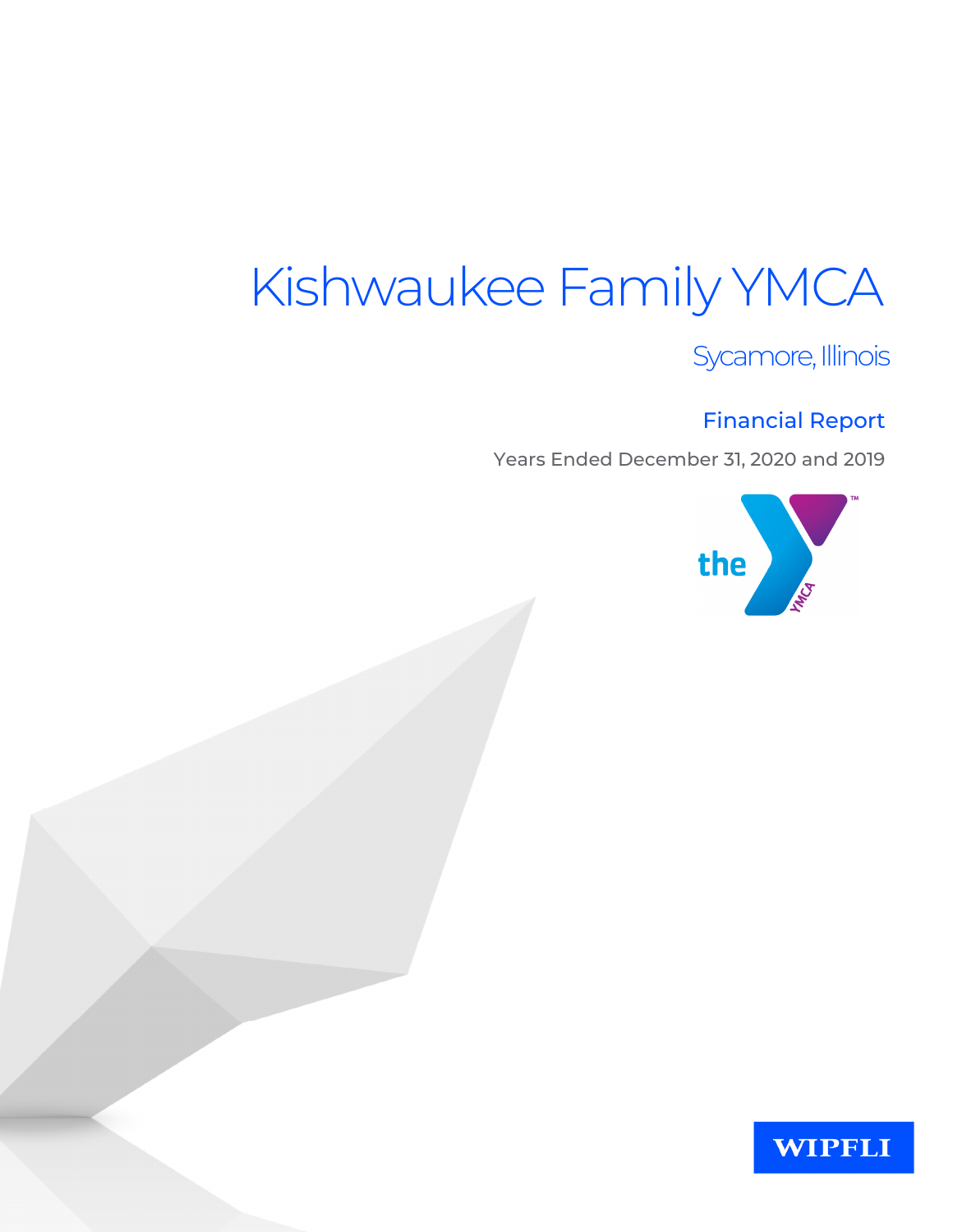# **WIPFLI**

# **Independent Auditor's Report**

To the Board of Directors Kishwaukee Family YMCA Sycamore, Illinois

#### **Report on the Financial Statements**

We have audited the accompanying financial statements of Kishwaukee Family YMCA (the "Association"), which comprise the statement of financial position as of December 31, 2020 and 2019, and the related statements of activities, cash flows and functional expenses for the years then ended and the related notes to the financial statements.

#### **Management's Responsibility for the Financial Statements**

Management is responsible for the preparation and fair presentation of these financial statements in accordance with accounting principles generally accepted in the United States; this includes the design, implementation, and maintenance of internal control relevant to the preparation and fair presentation of financial statements that are free from material misstatement, whether due to fraud or error.

#### **Auditor's Responsibility**

Our responsibility is to express an opinion on these financial statements based on our audits. We conducted our audits in accordance with auditing standards generally accepted in the United States. Those standards require that we plan and perform the audit to obtain reasonable assurance about whether the financial statements are free from material misstatement.

An audit involves performing procedures to obtain audit evidence about the amounts and disclosures in the financial statements. The procedures selected depend on the auditor's judgment, including the assessment of the risks of material misstatement of the financial statements whether due to fraud or error. In making those risk assessments, the auditor considers internal control relevant to the entity's preparation and fair presentation of the financial statements in order to design audit procedures that are appropriate in the circumstances, but not for the purpose of expressing an opinion on the effectiveness of the entity's internal control. Accordingly, we express no such opinion. An audit also includes evaluating the appropriateness of accounting policies used and the reasonableness of significant accounting estimates made by management, as well as evaluating the overall presentation of the financial statements.

We believe that the audit evidence we have obtained is sufficient and appropriate to provide a basis for our audit opinion.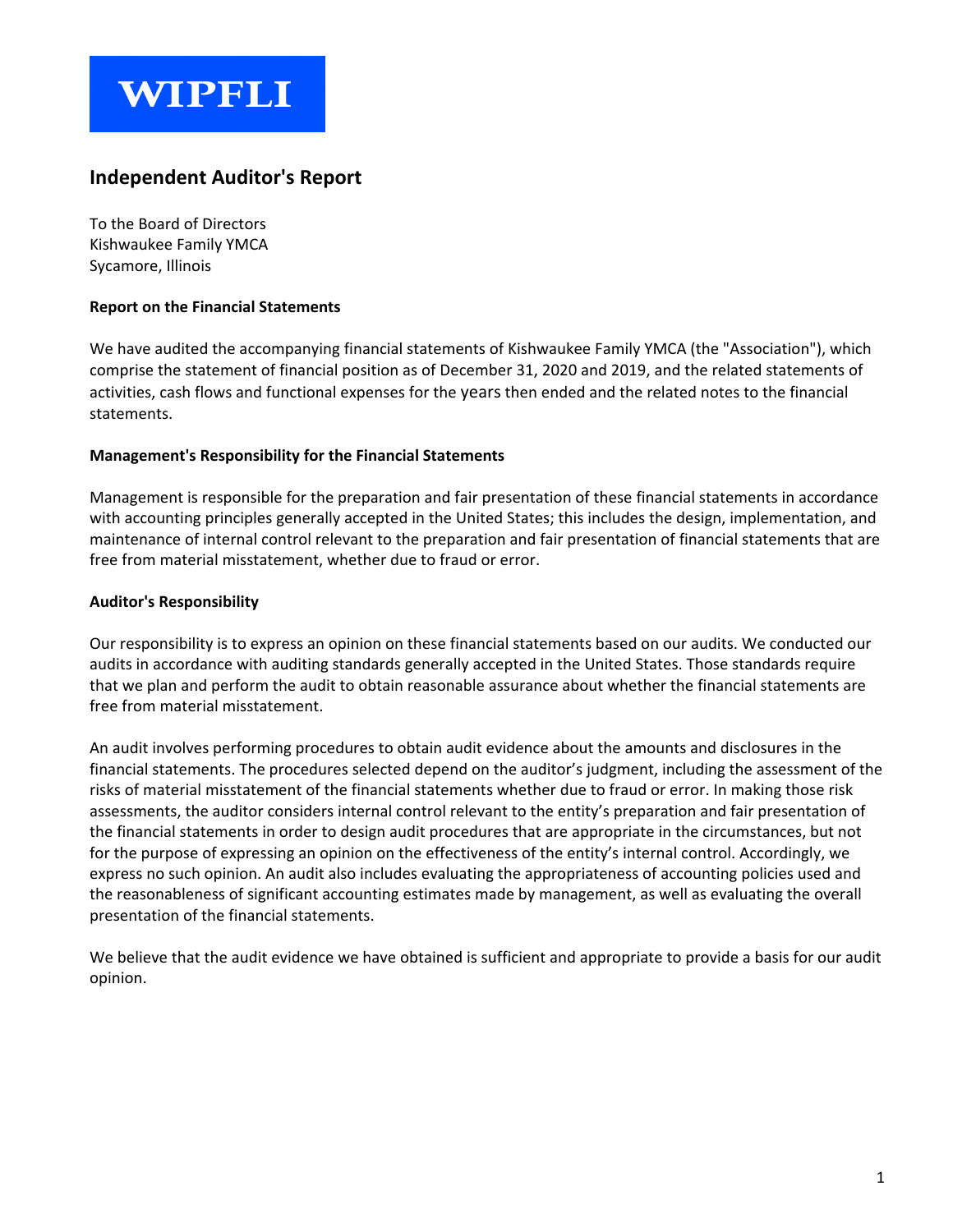#### **Opinion**

In our opinion, the financial statements referred to above present fairly, in all material respects, the financial position of Kishwaukee Family YMCA as of December 31, 2020 and 2019, and the changes in net assets and its cash flows for the years then ended in accordance with accounting principles generally accepted in the United States.

Wippei LLP

Wipfli LLP

June 2, 2021 Sterling, Illinois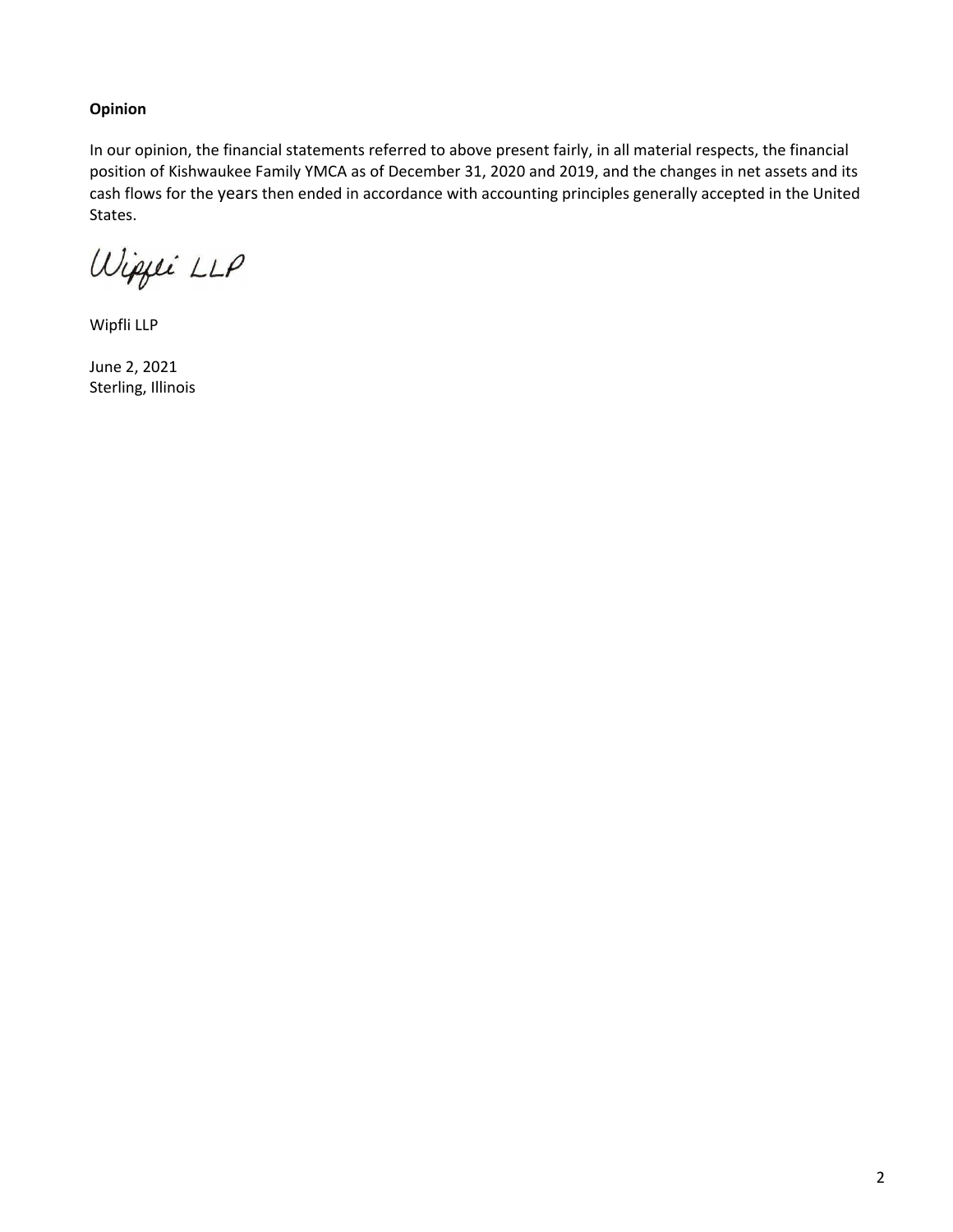Statements of Financial Position December 31, 2020 and 2019

|                                                    | 2020               | 2019      |
|----------------------------------------------------|--------------------|-----------|
| <b>Assets</b>                                      |                    |           |
| Cash on hand                                       | \$<br>400 \$       | 400       |
| Cash and cash equivalents                          | 763,694            | 420,350   |
| Inventory                                          |                    | 1,000     |
| <b>Investments - DCCF</b>                          | 39,209             | 36,528    |
| Pledges receivable                                 | 1,731              | 9,000     |
| Accounts receivable - operations                   | 64,537             | 47,561    |
| Prepaid insurance                                  | 3,013              |           |
| <b>Total current assets</b>                        | 872,584            | 514,839   |
| Property and Equipment - Net                       | 6,331,103          | 6,636,204 |
| Total assets                                       | \$<br>7,203,687 \$ | 7,151,043 |
|                                                    |                    |           |
| <b>Liabilities and Net Assets</b>                  |                    |           |
| <b>Current liabilities:</b>                        |                    |           |
| Accounts payable                                   | \$<br>71,565 \$    | 64,461    |
| Accrued expenses payable                           | 241,279            | 172,746   |
| Deferred revenue                                   | 33,894             | 60,964    |
| Capital lease obligations                          | 57,409             | 55,957    |
| Line of credit                                     | 150,000            |           |
| Notes payable                                      | 6,689              | 59,598    |
| Mortgage payable                                   | 53,294             | 133,825   |
|                                                    |                    |           |
| <b>Total current liabilities</b>                   | 614,130            | 547,551   |
| Long-term liabilities:                             |                    |           |
| Capital lease obligations, less current maturities | 73,975             | 130,795   |
| Long-term debt, less current maturities            | 2,135,468          | 1,887,162 |
|                                                    |                    |           |
| <b>Total liabilities</b>                           | 2,823,573          | 2,565,508 |
| Net Assets:                                        |                    |           |
| Without donor restrictions                         | 4,286,269          | 4,454,506 |
| With donor restrictions                            | 93,845             | 131,029   |
|                                                    |                    |           |
| Total net assets                                   | 4,380,114          | 4,585,535 |
| Total liabilities and net assets                   | \$<br>7,203,687 \$ | 7,151,043 |
| ta finanaial statement                             |                    |           |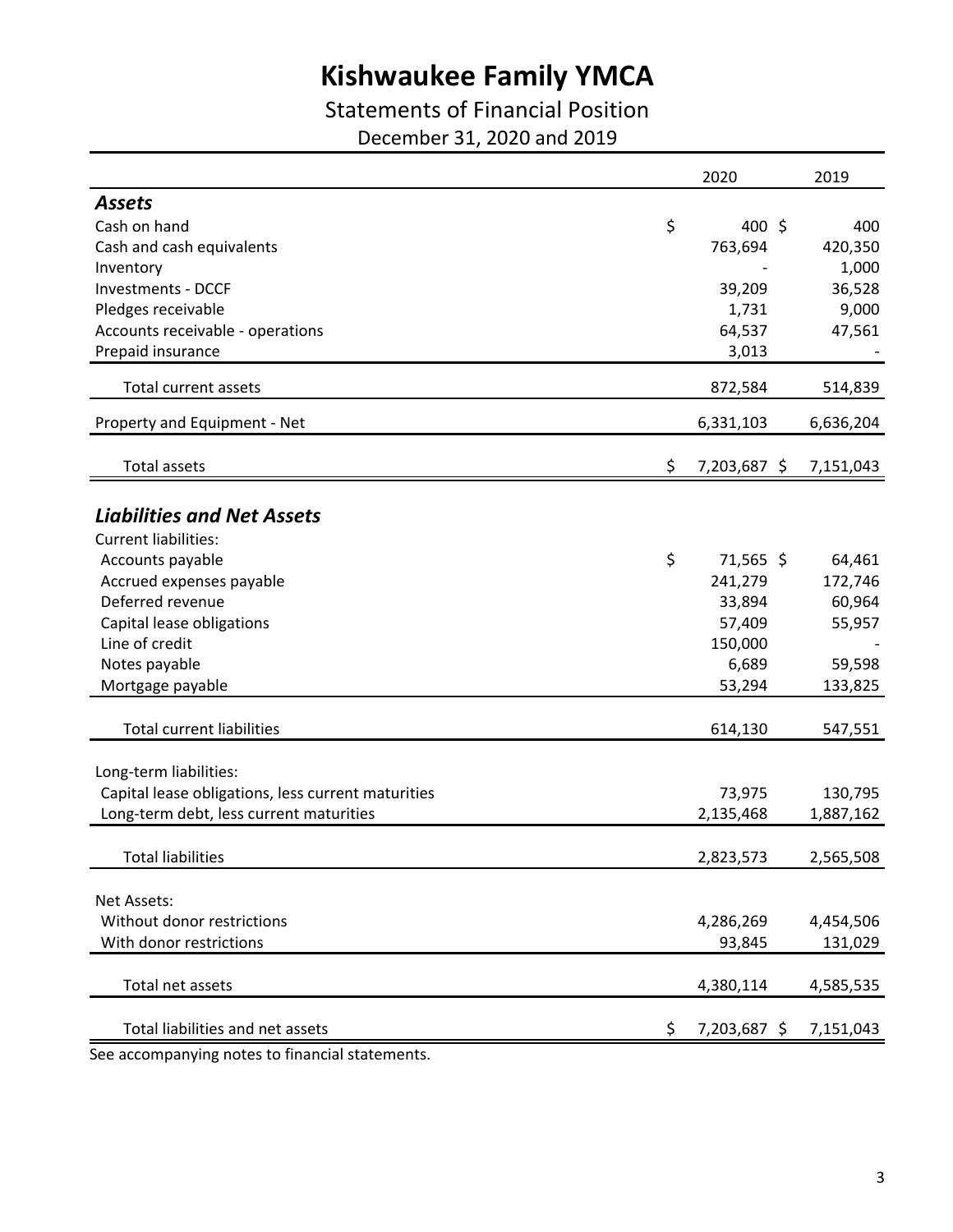Statements of Activities

| Years Ended December 31,                                          | 2020               | 2019      |
|-------------------------------------------------------------------|--------------------|-----------|
| <b>Net Assets Without Donor Restrictions</b>                      |                    |           |
| Contributions                                                     | \$<br>309,850 \$   | 423,848   |
| Inherent contribution                                             |                    | 1,033,128 |
| Grant income                                                      | 676,730            |           |
| <b>United Way Allotments</b>                                      |                    | 6,417     |
| Regular Membership                                                | 884,364            | 1,818,133 |
|                                                                   | 601,973            | 1,187,733 |
| Program Fees<br><b>Service Fees</b>                               |                    |           |
|                                                                   | 26,620             | 35,601    |
| Investment income                                                 | 2,717              | 6,147     |
| Gain (loss) on disposal of fixed assets                           |                    | (79, 436) |
| Sales to Public, Net                                              | 4,613              | (3,861)   |
| Total revenue, gains, and other support                           | 2,506,867          | 4,427,710 |
| Net assets released from donor restriction                        | 161,388            | 47,678    |
| Total revenues, gains, other support and net assets released from |                    |           |
| restrictions                                                      | 2,668,255          | 4,475,388 |
| <b>Expenses</b>                                                   |                    |           |
| Program Services Expense                                          | 2,150,267          | 2,848,472 |
| Support services - management and general                         | 592,599            | 625,143   |
| Support services - fundraising                                    | 75,210             | 92,705    |
| <b>Total program and Support services</b>                         | 2,818,076          | 3,566,320 |
| <b>Fair Share</b>                                                 |                    |           |
| Fair share to YMCA of USA                                         | 18,416             | 60,894    |
| Total fair share                                                  | 18,416             | 60,894    |
| <b>Total expenses</b>                                             | 2,836,492          | 3,627,214 |
| <b>Change in Net Assets Without Donor Restrictions</b>            | (168, 237)         | 848,174   |
| <b>Net Assets with Donor Restrictions</b>                         |                    |           |
| Contributions                                                     | 124,204            | 66,997    |
| Net assets released from restrictions                             | (161, 388)         | (47, 678) |
|                                                                   |                    |           |
| <b>Change in Net Assets With Donor Restrictions</b>               | (37, 184)          | 19,319    |
| <b>Total Change in Net Assets</b>                                 | (205, 421)         | 867,493   |
| Net Assets, Beginning of Year                                     | 4,585,535          | 3,718,042 |
| Net Assets, End of Year                                           | \$<br>4,380,114 \$ | 4,585,535 |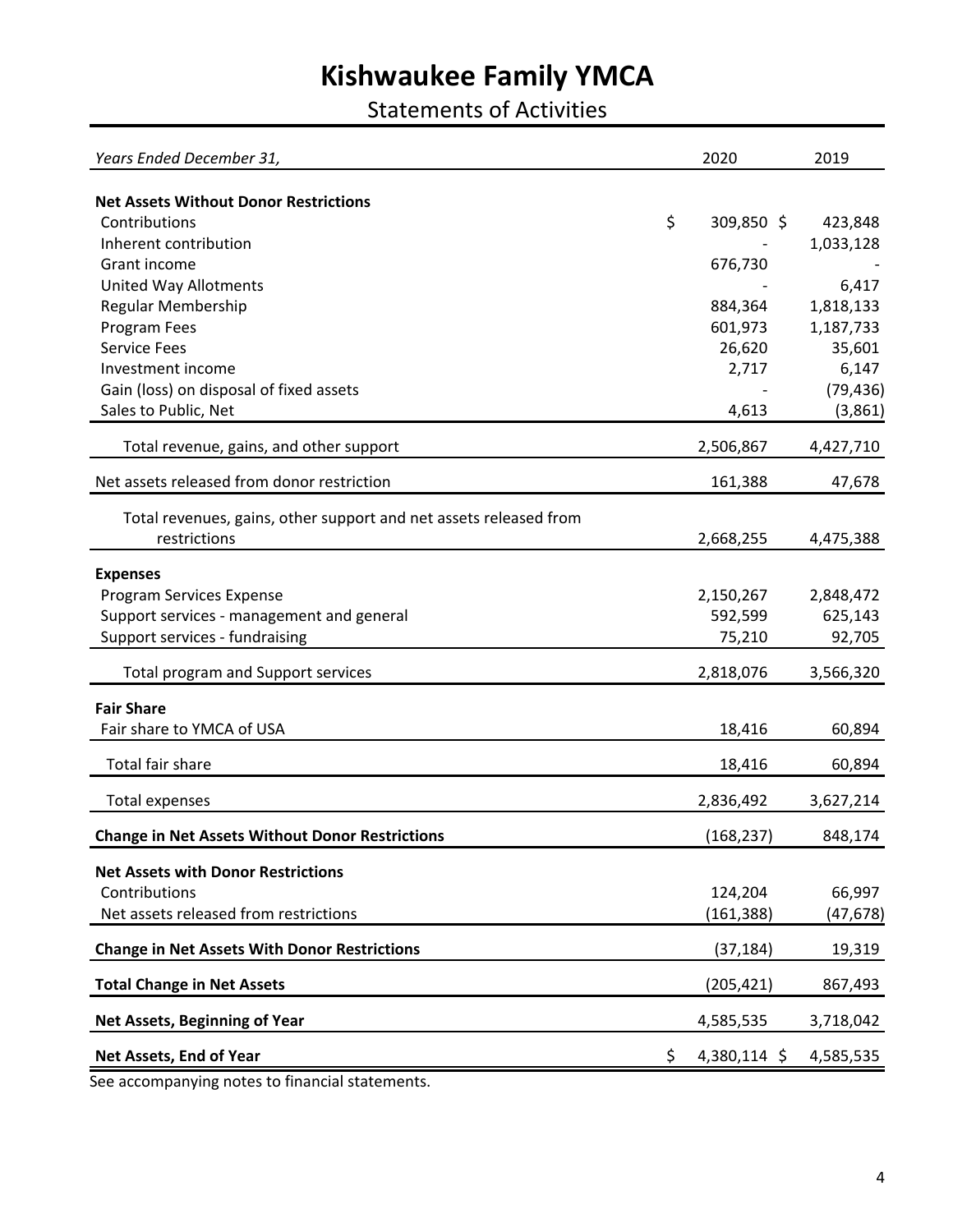Statements of Cash Flows

| Years Ended December 31,                                                    | 2020                  | 2019        |
|-----------------------------------------------------------------------------|-----------------------|-------------|
| <b>Cash Flows From Operating Activities</b>                                 |                       |             |
| Change in Net Assets                                                        | \$<br>$(205, 421)$ \$ | 867,493     |
| Adjustments to reconcile change in net assets to cash provided by operating |                       |             |
| activities:                                                                 |                       |             |
| Depreciation                                                                | 420,200               | 409,113     |
| Noncash inherent contributions                                              |                       | (1,033,128) |
| Net (increase) decrease in current assets other than cash                   | (14, 401)             | (8,904)     |
| Net increase (decrease) in current liabilities other than bank loans        | 48,567                | 110,911     |
| Loss (gain) on sale of fixed assets                                         |                       | 79,436      |
| Net cash flows from operating activities                                    | 248,945               | 424,921     |
| <b>Cash Flows From Investing Activities</b>                                 |                       |             |
| Purchase of property and equipment                                          | (115,099)             | (705, 460)  |
| Net cash flows from investing activities                                    | (115,099)             | (705, 460)  |
| <b>Cash Flows From Financing Activities</b>                                 |                       |             |
| Borrowings from capital lease                                               |                       | 174,815     |
| Principal payments on capital lease                                         | (55, 368)             | (44, 027)   |
| Advances on line of credit                                                  | 150,000               | 54,198      |
| Borrowings from long-term bank loans                                        | 425,000               | 181,189     |
| Principal payments on long-term bank loans                                  | (310, 134)            | (100, 443)  |
| Net cash flows from financing activities                                    | 209,498               | 265,732     |
| Net Increase (Decrease) in Cash and Cash Equivalents                        | 343,344               | (14, 807)   |
| Cash and Cash Equivalents - beginning of year                               | 420,750               | 435,557     |
| Cash and Cash Equivalents - end of year                                     | \$<br>764,094 \$      | 420,750     |
|                                                                             |                       |             |
| Supplemental cash flow disclosures:<br>Cash paid for interest               | \$<br>79,952 \$       | 77,073      |
|                                                                             |                       |             |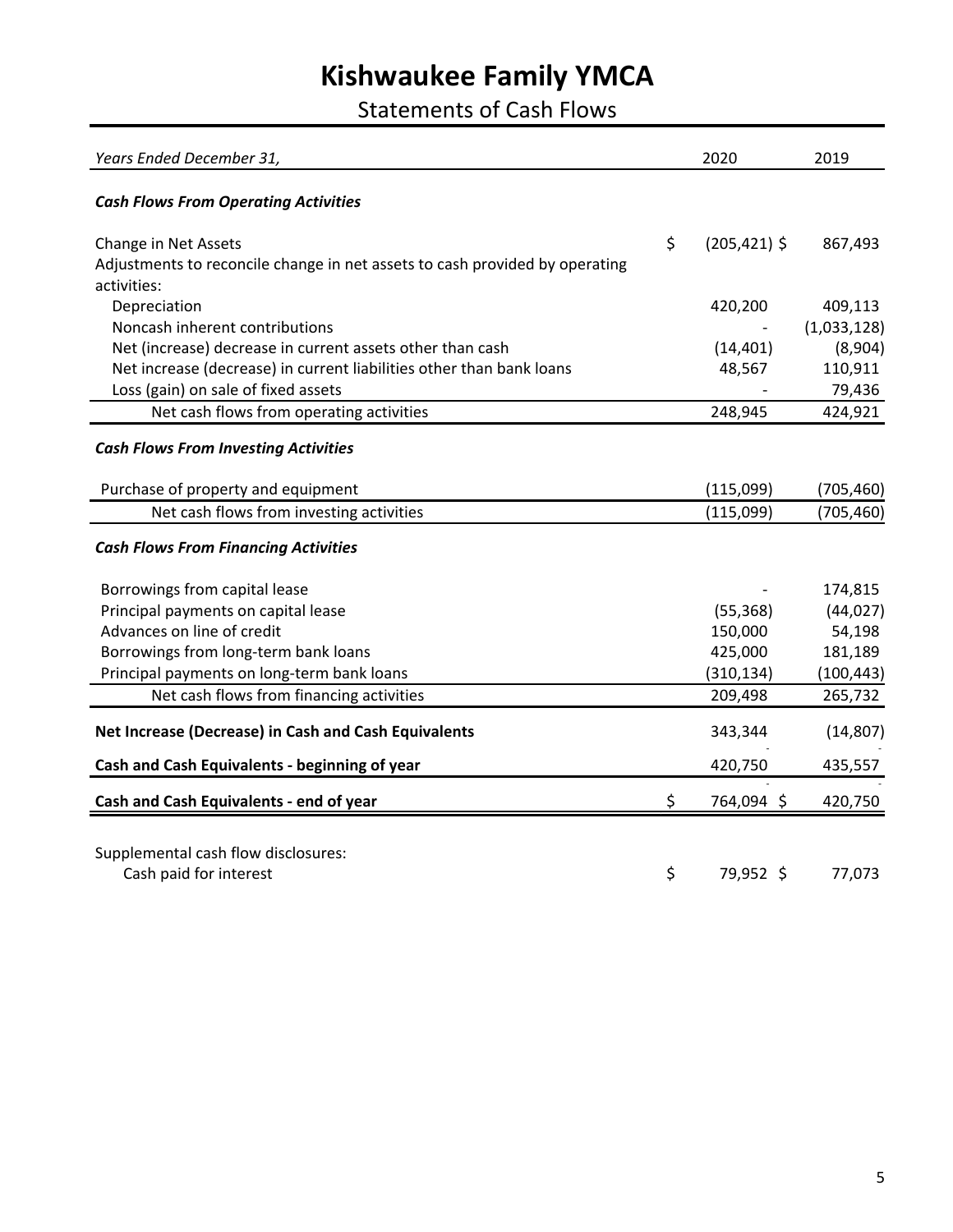Statements of Cash Flows (Continued)

Cash and cash equivalents are presented in the Statement of Financial Position for the years ended December 31, as follows:

| Years Ended December 31,  | 2020 |         |  | 2019    |  |
|---------------------------|------|---------|--|---------|--|
| Cash on hand              |      | 400     |  | 400     |  |
| Cash and cash equivalents |      | 763.694 |  | 420,350 |  |
| Total                     |      | 764,094 |  | 420,750 |  |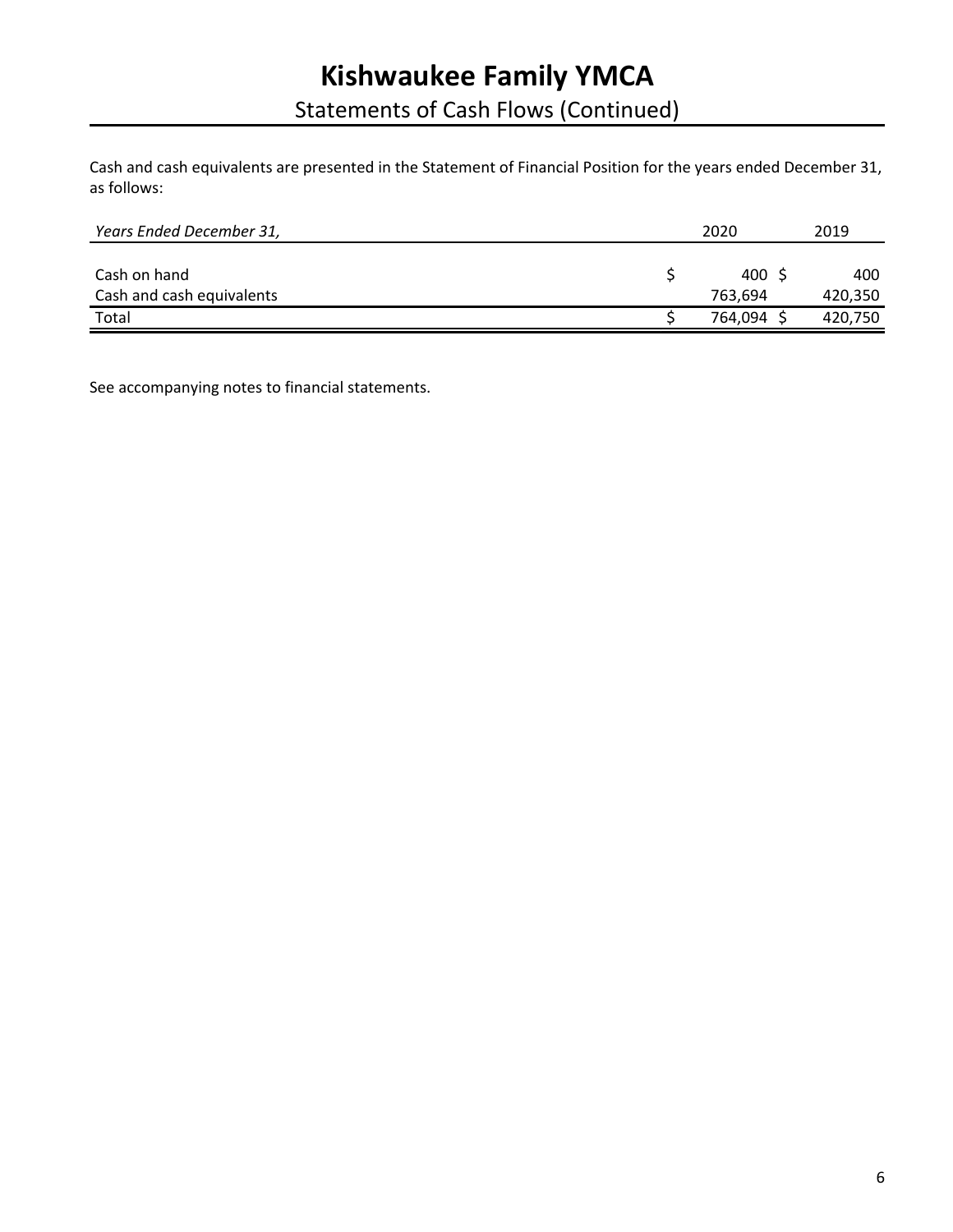Statements of Functional Expenses

|                                   | Program            | Management  |                    |           |
|-----------------------------------|--------------------|-------------|--------------------|-----------|
| Years Ended December 31, 2020     | Services           | and General | Fundraising        | Total     |
|                                   |                    |             |                    |           |
| Other program expenses            | \$<br>$25,417$ \$  |             | - \$<br>$1,079$ \$ | 26,496    |
| Salaries and wages - other        | 1,019,454          | 304,159     | 62,131             | 1,385,744 |
| Payroll taxes                     | 62,595             | 18,675      | 3,815              | 85,085    |
| Workers compensation insurance    | 11,560             | 2,040       |                    | 13,600    |
| Health insurance                  | 60,092             | 17,928      | 3,662              | 81,682    |
| <b>Retirement contributions</b>   | 14,559             | 4,344       | 887                | 19,790    |
| Other employee expenses           | 11,815             | 3,525       | 720                | 16,060    |
| <b>Training</b>                   | 5,800              | 1,731       | 354                | 7,885     |
| <b>Utilities</b>                  | 166,573            | 24,566      |                    | 191,139   |
| Janitorial services               | 16,212             |             |                    | 16,212    |
| Maintenance contract              | 41,578             | 5,642       |                    | 47,220    |
| Maintenance repairs               | 90,171             | 14,315      |                    | 104,486   |
| <b>Supplies</b>                   | 94,241             | 4,930       |                    | 99,171    |
| Postage                           | 13                 | 3,046       |                    | 3,059     |
| Dues and subscriptions            |                    | 3,631       |                    | 3,631     |
| Contract services                 | 22,695             | 32,333      |                    | 55,028    |
| Conference and training           | 1,895              | 2,321       |                    | 4,216     |
| <b>Bank charges</b>               | 324                | 18,389      |                    | 18,713    |
| Insurance                         | 29,208             | 4,795       |                    | 34,003    |
| Interest                          | 87,020             | 11,222      |                    | 98,242    |
| Office equipment lease            | 2,835              | 4,535       |                    | 7,370     |
| Printing and promotion            | 8,166              | 11,633      |                    | 19,799    |
| Telephone                         | 10,644             | 1,676       |                    | 12,320    |
| Software support                  | 4,887              | 39,476      |                    | 44,363    |
| <b>Fundraising expenses</b>       |                    |             | 2,562              | 2,562     |
| Total expense before depreciation | 1,787,754          | 534,912     | 75,210             | 2,397,876 |
| Depreciation                      | 362,513            | 57,687      |                    | 420,200   |
| <b>Total functional expenses</b>  | \$<br>2,150,267 \$ | 592,599 \$  | 75,210 \$          | 2,818,076 |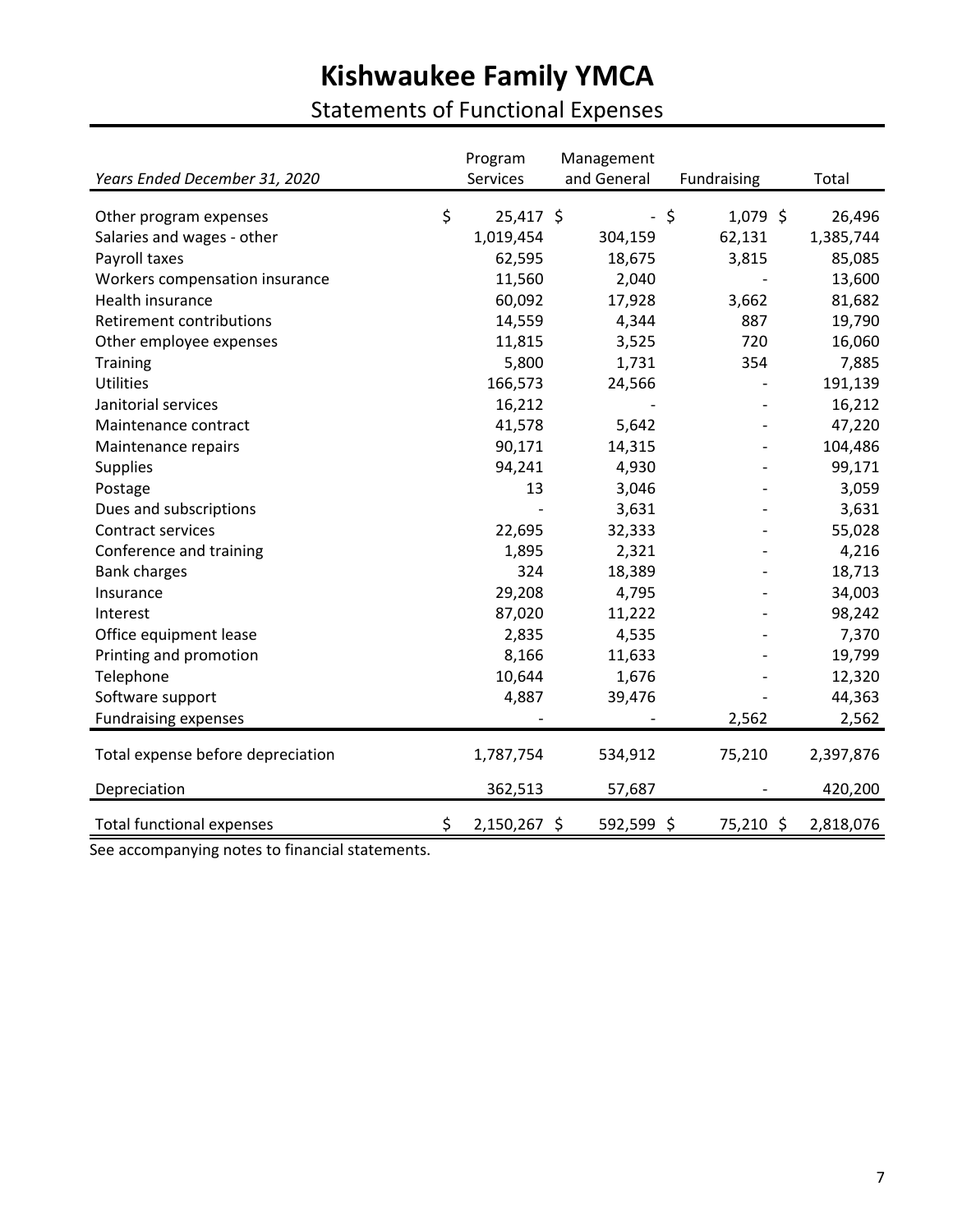# Statements of Functional Expenses

|                                        |    |              | Management               |             |           |           |  |
|----------------------------------------|----|--------------|--------------------------|-------------|-----------|-----------|--|
| Years Ended December 31, 2019          |    | Program      | and General              | Fundraising |           | Total     |  |
|                                        |    |              |                          |             |           |           |  |
| Other program expenses                 | \$ | 240,117 \$   | $\overline{\phantom{0}}$ | $\zeta$     | $-5$      | 240,117   |  |
| Salaries and wages - other             |    | 1,496,333    | 308,268                  |             | 58,148    | 1,862,749 |  |
| Payroll taxes                          |    | 114,109      | 20,549                   |             | 4,297     | 138,955   |  |
| Workers compensation                   |    | 17,309       | 3,055                    |             |           | 20,364    |  |
| Health insurance                       |    | 65,850       | 11,859                   |             | 2,480     | 80,189    |  |
| <b>Fundraising expense</b>             |    |              |                          |             | 27,179    | 27,179    |  |
| Retirement plan contributions          |    | 52,274       | 8,298                    |             |           | 60,572    |  |
| Other employee expenses                |    | 23,981       | 3,979                    |             |           | 27,960    |  |
| <b>Utilities</b>                       |    | 186,533      | 29,612                   |             |           | 216,145   |  |
| Janitorial expenses                    |    | 19,453       | 3,088                    |             |           | 22,541    |  |
| Maintenance contract                   |    | 44,570       | 7,075                    |             |           | 51,645    |  |
| Maintenance repairs                    |    | 41,076       | 6,521                    |             |           | 47,597    |  |
| <b>Supplies</b>                        |    | 53,476       | 5,548                    |             |           | 59,024    |  |
| Postage and shipping                   |    | 3,093        | 491                      |             |           | 3,584     |  |
| Dues and subscriptions                 |    |              | 3,614                    |             |           | 3,614     |  |
| Contract services                      |    |              | 55,091                   |             |           | 55,091    |  |
| Conferences, conventions, and meetings |    | 15,948       | 2,873                    |             | 601       | 19,422    |  |
| <b>Bank charges</b>                    |    |              | 29,324                   |             |           | 29,324    |  |
| Insurance                              |    | 29,698       | 4,714                    |             |           | 34,412    |  |
| Bad debt expense                       |    |              |                          |             |           |           |  |
| Interest expense                       |    | 66,514       | 10,559                   |             |           | 77,073    |  |
| Office equipment expense               |    | 6,419        | 1,019                    |             |           | 7,438     |  |
| Printing and publications              |    | 13,861       | 2,200                    |             |           | 16,061    |  |
| Telephone                              |    | 10,112       | 1,605                    |             |           | 11,717    |  |
| Software support                       |    |              | 44,434                   |             |           | 44,434    |  |
| Total expense before depreciation      |    | 2,500,726 \$ | 563,776 \$               |             | 92,705 \$ | 3,157,207 |  |
| Depreciation                           |    | 347,746      | 61,367                   |             |           | 409,113   |  |
| <b>Total functional expenses</b>       | Ś  | 2,848,472 \$ | $625,143$ \$             |             | 92,705 \$ | 3,566,320 |  |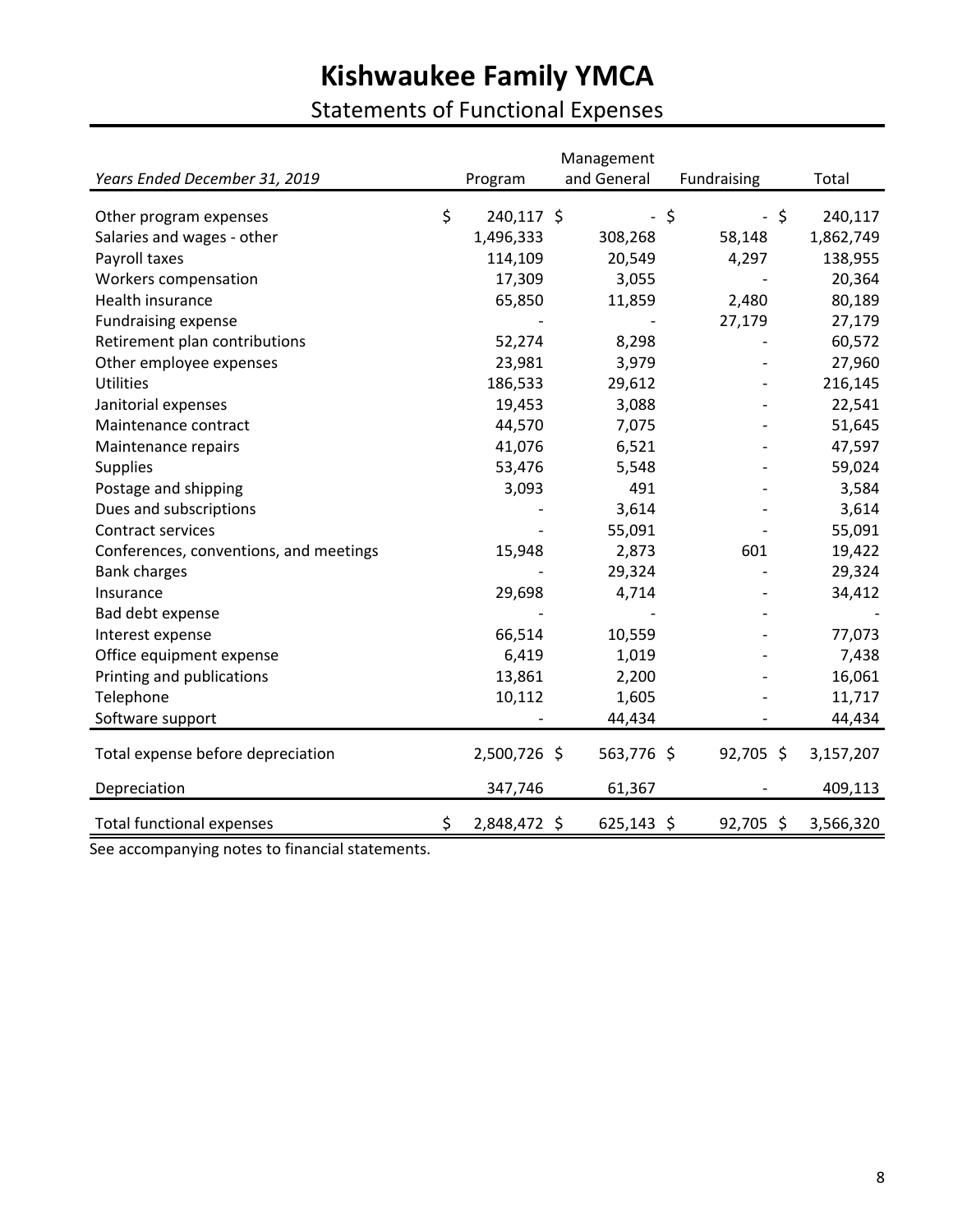# **Note 1: Summary of Significant Accounting Policies**

#### **Nature of Activities**

The Kishwaukee Family YMCA (Association) is a nonprofit corporation organized under the laws of the State of Illinois for the purpose of providing health and welfare facilities, programs, and services. The Association is a member of the national YMCA of which it pays dues annually to support the operations of this National Council. The Association primarily serves residents of Dekalb County, Illinois. The mission is to promote Christian principles by enriching the spirit, mind and body of all those in our community, especially families and children, regardless of ability to pay. The Kishwaukee Family YMCA builds Strong Kids, Strong Families and Strong Communities. The Association's programs focus on four core values-caring, honesty, respect, and responsibility. It serves men, women, and children of all ages, abilities, incomes, races, and religions. It provides financial assistance to those who need it. It identifies needs within the community and responds to them so that the entire community benefits from its efforts. The majority of its funding comes from membership and program fees, contributions, and endowments.

#### **Fund Accounting**

The accounts of the Association are organized on the basis of funds, each of which is considered a separate entity. The Operating Funds are used to record normal operating revenues and disbursements and for various special purposes. The Capital Campaign Funds are used to track contributions relating to facility equipment and grounds improvements.

#### **Basis of Accounting**

The financial statements of the Association have been prepared on the accrual basis of accounting in accordance with accounting principles generally accepted in the United States.

#### **Donated Services**

Standards state that for donated services to be recognized in the financial statements, the services must either (a) create or enhance a non-financial asset or (b) be specialized skills, provided by entities or persons possessing those skills that would be purchased if not donated. For the years ending December 31, 2020 and 2019, there were no donations meeting the above criteria.

The Association receives donated services generally in the form of contributed time by volunteers. However, these donated services are not reflected in the financial statements since they do not meet the criteria for recognition as contributed services.

#### **Cash and Cash Equivalents**

For purposes of reporting the statements of cash flows, the Association includes all cash accounts, which are not subject to withdrawal restrictions or penalties, and all highly liquid investments with a maturity of three months or less as cash and cash equivalents.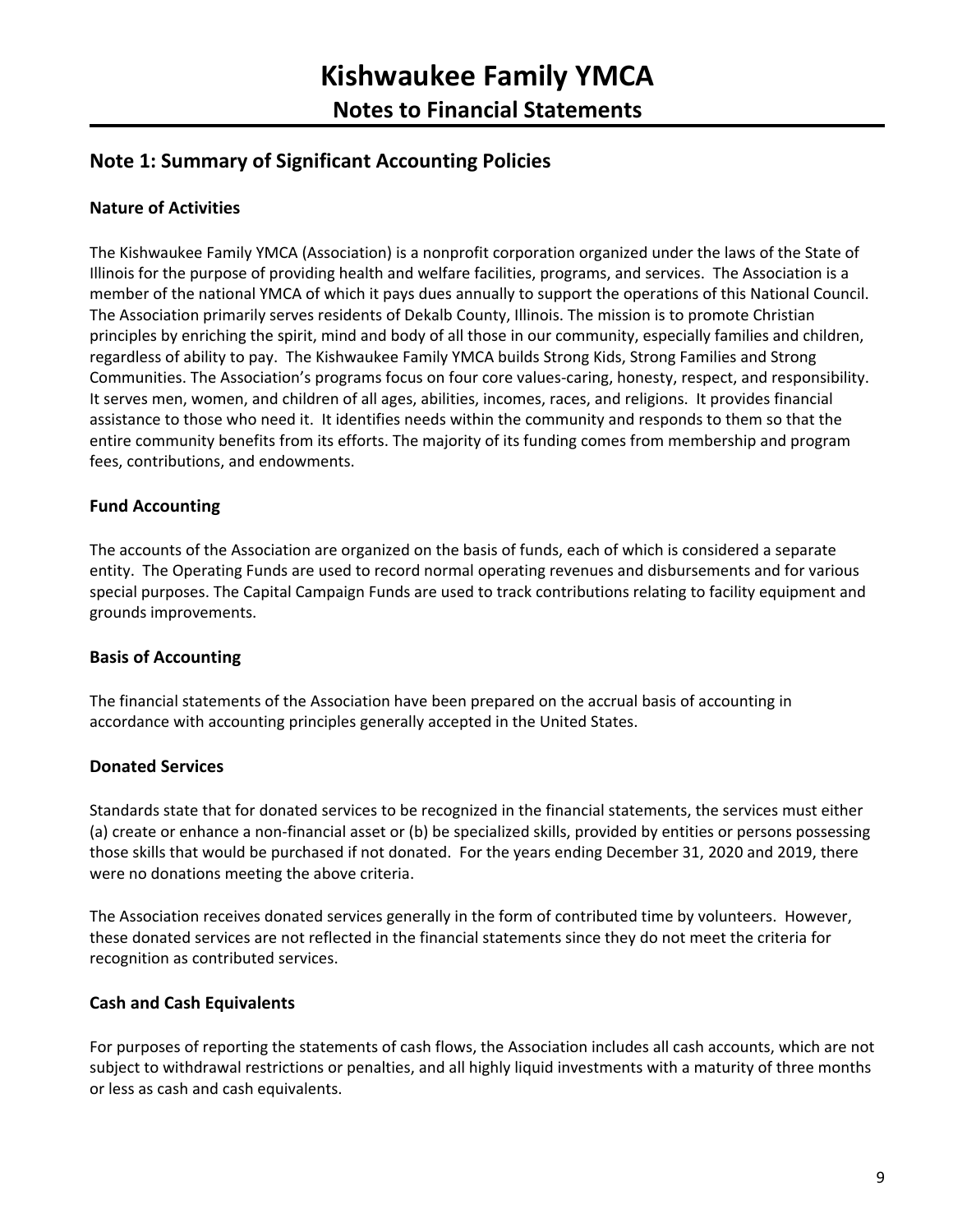#### **Investments**

Investments are stated at the year end fair value. Unrealized gain or loss on the year end aggregate fair value of the investments is reflected in the current year's activity. Investment income and gains restricted by a donor are reported as increases in unrestricted net assets if the restrictions are met (either by passage of time or by use) in the reporting period in which the income and gains are recognized.

### **Pledges Receivable**

Pledges made to the Association are recorded as receivables in the year the pledge was made. Pledges and other promises to give whose eventual uses are restricted by the donor are recorded as increases in temporarily restricted net assets. Unrestricted pledges to be collected in future periods are also recorded as an increase in temporarily restricted net assets and reclassified to unrestricted net assets when received.

Pledges to give are reported in the statement of financial position net of unamortized discounts and an allowance for uncollectible pledges. Pledges that are expected to be collected in future years are recorded at the present value of estimated future cash flows using a discount rate that approximates the rate of government securities. Amortization of the discount is recorded as an increase or decrease in contribution revenue. An allowance for uncollectible accounts is determined by management based on past collection history. There was no allowance for uncollectible accounts as of December 31, 2020 and 2019.

#### **Accounts Receivable**

Accounts receivable are generally uncollateralized client obligations net of allowances for uncollectible accounts. Management individually reviews all past due accounts receivables and estimates the portion, if any, of the balance that will not be collected. Management believes all accounts receivables currently shown to be collectible.

#### **Income Taxes**

The Association, as a nonprofit charitable organization, is exempt from federal income taxes under Internal Revenue Code Section (501)(c)(3).

The Association accounts for income taxes in accordance with Financial Accounting Standards Board *Accounting for Uncertainty Income Taxes*. The standard provides detailed guidance for the financial statement recognition, measurement and disclosure of uncertain tax positions recognized in an enterprise's financial statements and requires an entity to recognize the financial statement impact of a tax position when it is more likely than not that the position will be sustained upon examination. The Association had determined there are no amounts to record as assets or liabilities related to uncertain tax positions. The federal forms (Form 990) remain open for examination by taxing authorities through their statutory periods.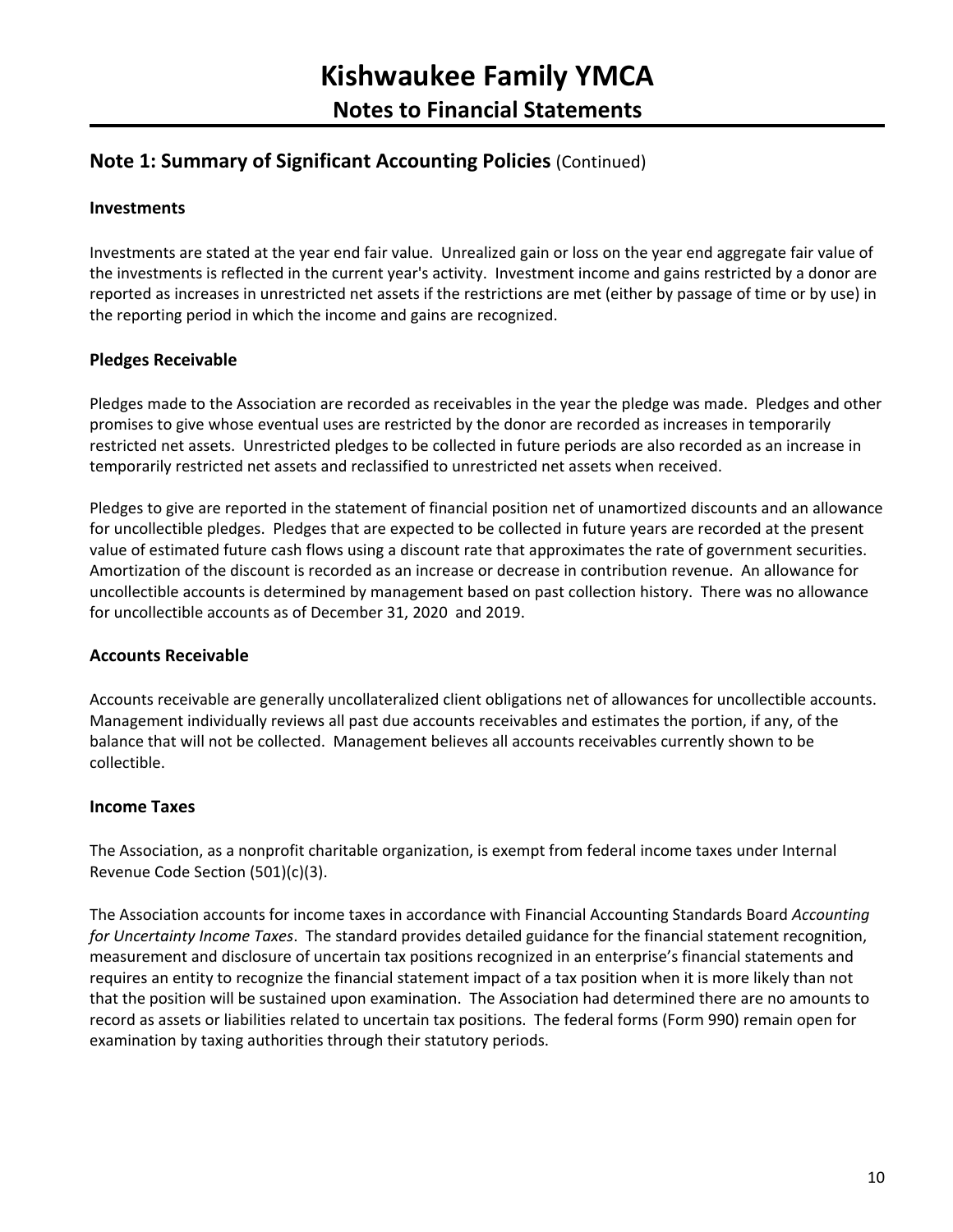#### **Net Assets**

Net assets and revenues, expenses, gains, and losses are classified based on the existence or absence of donor or grantor imposed restrictions. Accordingly, net assets of the Association and changes therein are classified and reported as follows:

*Net assets without donor restrictions*: net assets available for use in general operations and not subject to donor (or certain grantor) restrictions.

*Net assets with donor restrictions*: net assets subject to donor or certain grantor imposed restrictions. Some donor imposed restrictions are temporary in nature, such as those that will be net by the passage of time, longlived assets placed in service, or other events specified by the donor. Other explicit donor imposed restrictions are perpetual in nature, where the donor stipulates that resources be maintained in perpetuity. Donor imposed restrictions are released when a restriction expires, that is, when the stipulated time has elapsed, when the stipulated purpose for which the resource was restricted has been fulfilled, or both.

#### **Estimates**

The preparation of financial statements requires management to make estimates and assumptions that affect certain reported amounts and disclosures. Accordingly, actual results could differ from those estimates.

#### **Deferred Revenue**

Deferred revenue represents membership dues, program fees, and grants which have been received, but for which the prescribed services have not yet been completed. These fees will be recognized in income when these services are provided.

#### **Revenue Recognition**

The YMCA has multiple revenue streams that are accounted for as reciprocal exchange transactions including membership and program fees. Contributions are recorded as revenue when an unconditional promise to give has been made. Contributions are recorded as with donor restrictions or without donor restriction, depending on donor intent. Membership revenue, program fees, and daycare fees are recognized evenly over the period of membership and programs.

Because the YMCA's performance obligations relate to contracts with a duration of less than one year, the YMCA has elected to apply the optional exemption provided in FASB ASC 606-10-50-14(a), *Revenue from Contracts with Customers*, and, therefore, is not required to disclose the aggregate amount of the transaction price allocated to performance obligations that are unsatisfied or partially unsatisfied at the end of the reporting period. There are no incremental costs of obtaining a contract and no significant financing components.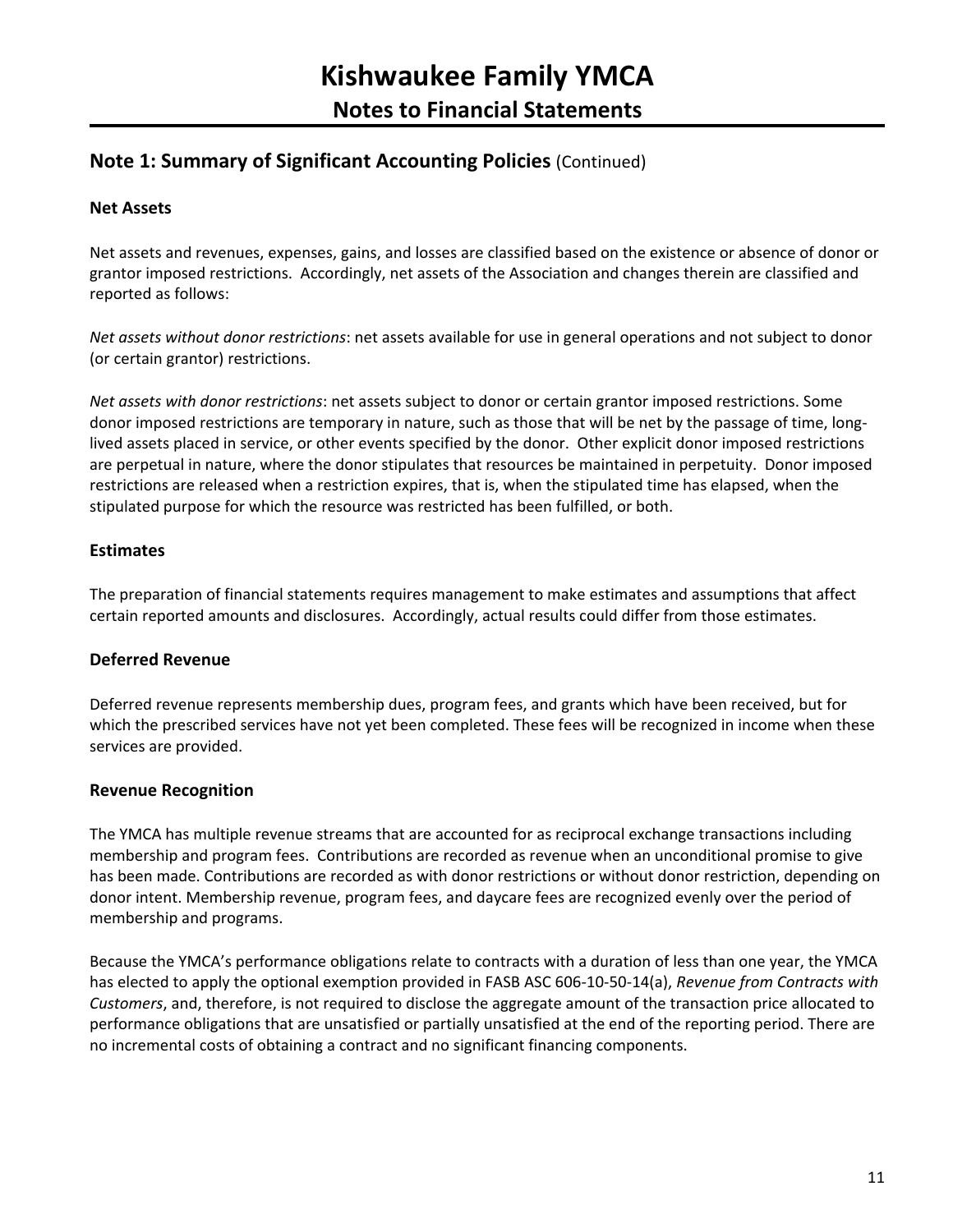#### **Revenue Recognition** (Continued)

Membership dues and program fees: Membership dues and program fees consist of amounts that families and individuals pay to participate in health, fitness, education and recreation activities and programs. Members join for varying lengths of time. Members generally pay a onetime joining fee plus monthly dues in advance. Memberships provide use of the recreation facilities, access to free classes, programs and activities, and discounts to fee-based programs. The YMCA offers a variety of programs including family, child care, day camp, resident camp, teen, scholastic, fitness, aquatics, health, immigration, and international services. Fee-based programs are available to the public. Program fees for short duration programs of two months or less, such as aquatics classes, are typically paid in advance at the time of registration. Program fees for longer duration programs, such as fee-based childcare, are usually paid monthly in advance. Cancellation provisions vary by program, but most transactions are not cancelable. Refunds may be available for services not provided. Financial assistance is available to members and program participants. Such financial assistance is reflected as a reduction of gross membership dues and program fees.The YMCA has multiple revenue streams that are accounted for as reciprocal exchange transactions including membership and program fees, residence program and related services, and government contract revenues

Membership dues and program fees are recognized ratably over the period the membership or program service is provided on a straight-line basis in an amount that reflects the consideration the YMCA expects to be entitled to in exchange for those services. All the YMCA's revenue from contracts with customers are from performance obligations satisfied over time. Prices are specific to a distinct performance obligation and do not consist of multiple transactions. Membership joining fees are ratably recognized over a one-year period from the membership start date.

Membership dues and program fees paid to the YMCA in advance represent contract liabilities and are recorded as other deferred revenue. Amounts billed but unpaid are contract assets and recorded as accounts receivables.

Because the YMCA's performance obligations relate to contracts with a duration of less than one year, the YMCA has elected to apply the optional exemption provided in FASB ASC 606-10-50-14(a), *Revenue from Contracts with Customers*, and, therefore, is not required to disclose the aggregate amount of the transaction price allocated to performance obligations that are unsatisfied or partially unsatisfied at the end of the reporting period. There are no incremental costs of obtaining a contract and no significant financing components.

#### *Contributions*

Contributions are recognized when the donor or grantor makes a promise to give to the Organizations that is, in substance, unconditional. Contributions received are recorded as support with donor restrictions or without donor restrictions, depending on the existence and nature of any donor restrictions. When a restriction expires, net assets with donor restrictions are reclassified to net assets without donor restrictions and reported in the statements of activities as net assets released from restriction. If a restriction is met in the same period that the contribution is received, the contribution is reported as net assets without donor restrictions.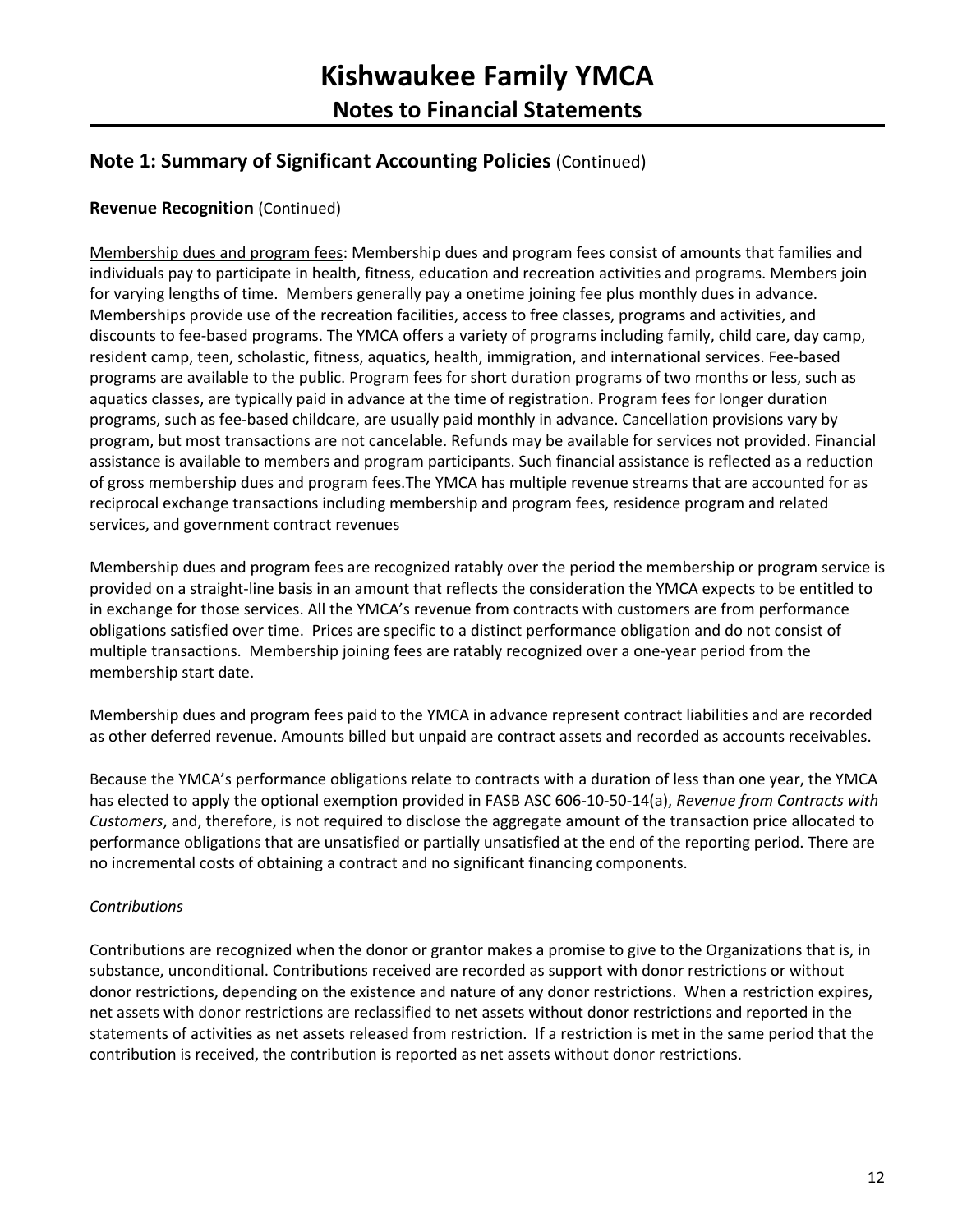#### **Revenue Recognition** (Continued)

Contributions, including promises to give, are considered conditional or unconditional, depending on the nature and existence of any donor or grantor conditions. A contribution or promise to give contains a donor or grantor condition when both of the following are present:

- An explicit identification of a barrier, that is more than trivial, that must be overcome before the revenue can be earned and recognized
- An implicit right of return of assets transferred or a right of release of a donor or grantor's obligation to transfer assets promised, if the condition is not met

Conditional contributions are recognized when the barrier(s) to entitlement are overcome. Unconditional contributions are recognized as revenue when received.

Unconditional contributions or conditional contributions in which the conditions have been substantially met or explicitly waived by the donor are recorded as support with or without donor restrictions, depending on the existence and nature of any donor restrictions. When a restriction expires, net assets with donor restrictions are reclassified to net assets without donor restrictions and reported in the statement of activities as net assets released from restrictions.

#### *Government Grants and Contracts*

The Organization applies for grants each year to support various programs the Organization offers. The majority of the Organization's grants are funded in advance, except the 21<sup>st</sup> Century and State of Illinois Food Program grants are reimbursement grants. Cost reimbursement government grants are recognized as revenue in the period the qualifying allowable expenditures are incurred. Amounts collected in advance but unearned are reflected in the statement of financial position as deferred revenue.

Grants are either recorded as contributions or exchange transactions based on criteria contained in the grant award.

#### **A. Grant Awards That Are Contributions**

Grants that qualify as contributions are recorded as invoiced to the funding sources in accordance with the terms of the award and ASC Topic 605. Revenue is recognized in the accounting period when the related expenses are incurred. Amounts received or receivable in excess of expenses are reflected as refundable advances.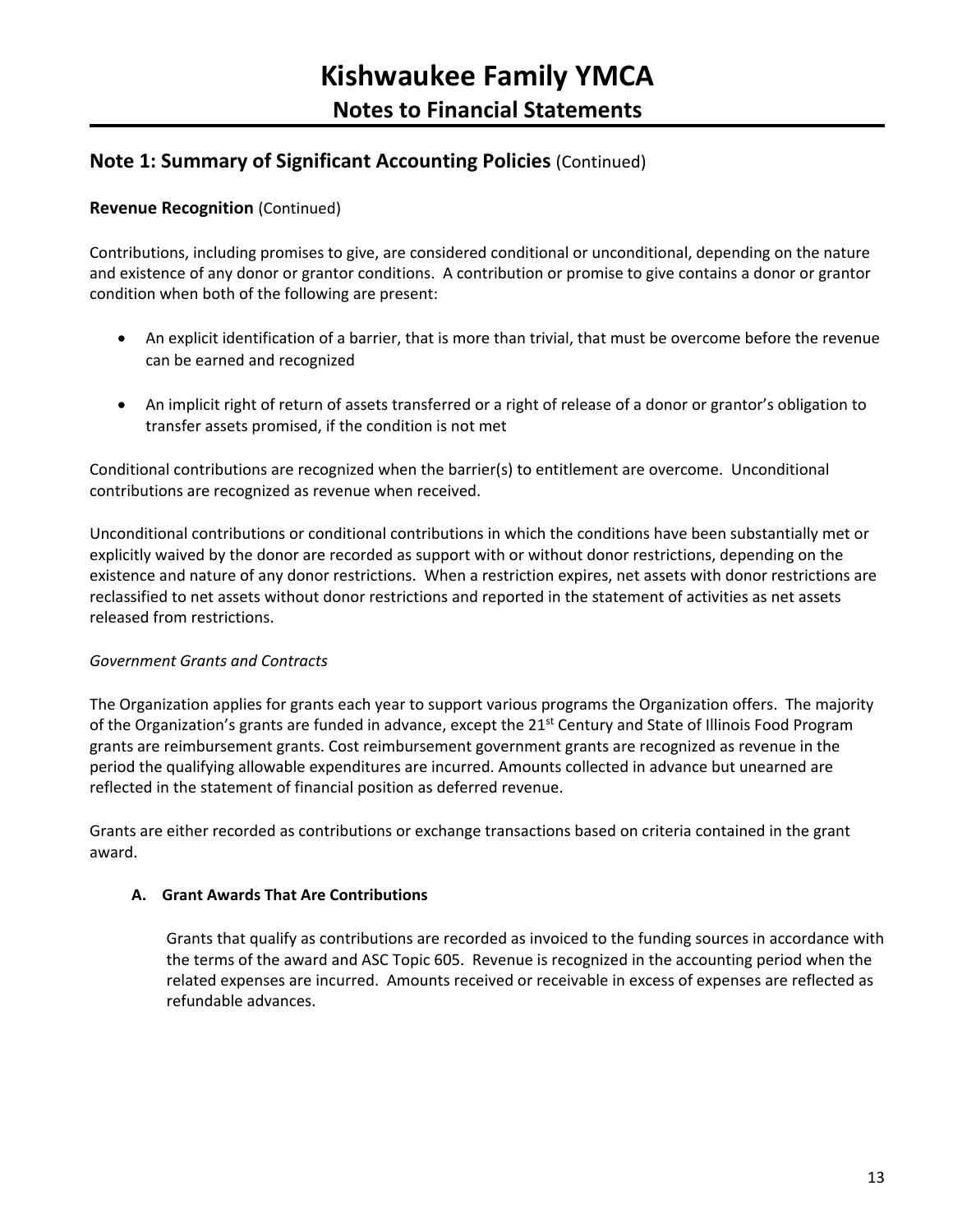#### **Revenue Recognition** (Continued)

#### **B. Grant Awards That Are Exchange Transactions**

Exchange transactions are reimbursed based on a predetermined rate for services performed in accordance with the terms of the award and ASC Topic 606. Revenue is recognized when control of the promised goods or services is transferred to the customer (grantor) in an amount that reflects the consideration to which the entity expects to be entitled in exchange for those goods or services. Amounts received in excess of recognized revenue are reflected as a contract liability.

For government receivables, the allowance for doubtful accounts is determined by a monthly and semi-annual review of account balances, including the age of the balance, historical collection experience and specific identification of uncollectible accounts. Uncollectible receivables are charged to the allowance. An expense is recorded at the time the allowance is adjusted.

#### *In-Kind Contributions*

The Organization recognizes contributions of services received if such services: (a) create or enhance nonfinancial assets (b) require specialized skills (c) are provided by individuals possessing those skills, and (d) would typically need to be purchased if not contributed. For the year ending December 31, 2020, the Organization had no donated services that are reflected in the financial statements.

The Organization also receives donated services in the form of contributed time by volunteers. However, these donated services are not reflected in the financial statements since they do not meet the criteria for recognition as contributed services.

Contributions of assets other than cash are recorded at estimated fair value.

#### **Change in Accounting Policies**

In 2018, FASB issued ASU 2018-13, *Fair Value Measurement (Topic 820) Disclosure Framework—Changes to the Disclosure Requirements for Fair Value Measurement.* The amendments in this Update modify the disclosure requirements on fair value measurements in Topic 820, Fair Value Measurement. Adoption of this pronouncement had no effect on the Organization's current or previously issued financial statements.

#### **Pending Accounting Pronouncements**

In 2016, the Financial Accounting Standards Board (FASB) issued Accounting Standards Update (ASU) 2016-02, *Leases (Topic 842)*, which is intended to improve financial reporting on leasing transactions. ASU 2016-02 will require lessees to recognize right of use assets and lease obligations for operating and finance leases under terms greater than 12 months. ASU 2016-02 is effective for fiscal years beginning after December 15, 2021, with early adoption permitted. ASU 2016-02 must be applied modified retrospectively. Management is evaluating what impact this new standard will have on its financial statements.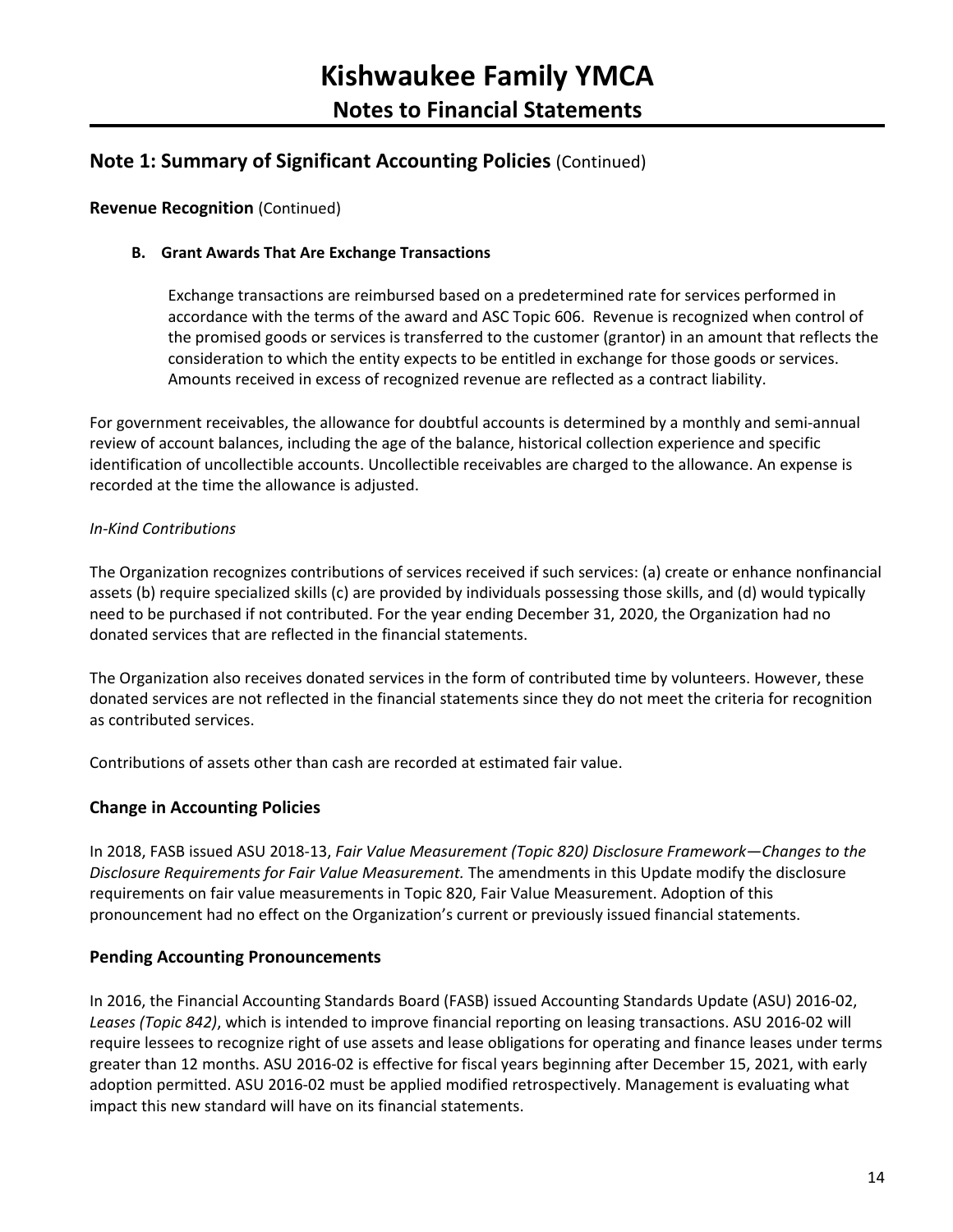#### **Subsequent Events**

The Association has evaluated events and transactions for potential recognition or disclosure in the financial statements through July 21, 2020, which is the date the financial statements were available to be issued. All subsequent events requiring recognition as of December 31, 2020 have been incorporated herein.

In January 2021, management has applied for and received a second round Paycheck Protection Program (PPP) loan from the Small Business Administration for the amount of \$400,507. Under the terms of the PPP, certain amounts of the loan may be forgiven if they are used for qualifying expenses.

# **Note 2: Liquidity and Availability of Financial Assets**

The Association monitors its liquidity so that it is able to meet its operating needs and other grant commitments while maximizing the investment of its excess operating cash. The YMCA has the following financial assets that could readily be made available within one year of the balance sheet to fund expenses without limitations:

|                                                               | 2020                 | 2019              |
|---------------------------------------------------------------|----------------------|-------------------|
| Cash and cash equivalents<br>Accounts receivable - operations | 764,094 \$<br>64.537 | 420.750<br>47,561 |
| Total                                                         | 828.631 S            | 468.311           |

The YMCA meets general expenditures over the year by collecting sufficient revenues from membership, programs and donations. The statement of cash flows identifies the sources and uses of the YMCA's cash and shows cash generated by operations of \$248,945 and \$424,921 for fiscal years ending December 31, 2020 and 2019, respectively.

# **Note 3: Changes in Property and Equipment**

Property and equipment consist of the following as of December 31:

|                                                | 2019       | Additions       | 2020<br><b>Disposals</b> |  |
|------------------------------------------------|------------|-----------------|--------------------------|--|
| Land                                           | 163,082 \$ | - S             | 163,082<br>- S           |  |
| <b>Buildings and improvements</b>              | 11,336,390 | 65,590          | 11,401,980               |  |
| Equipments                                     | 1,221,230  | 49.509          | 1,270,739                |  |
| Total                                          | 12,720,702 | 115,099         | 12,835,801               |  |
| Less accumulated depreciation and amortization | 6,084,498  | 420,200         | 6,504,698                |  |
| Total                                          | 6,636,204  | $(305, 101)$ \$ | $-$ \$ 6,331,103         |  |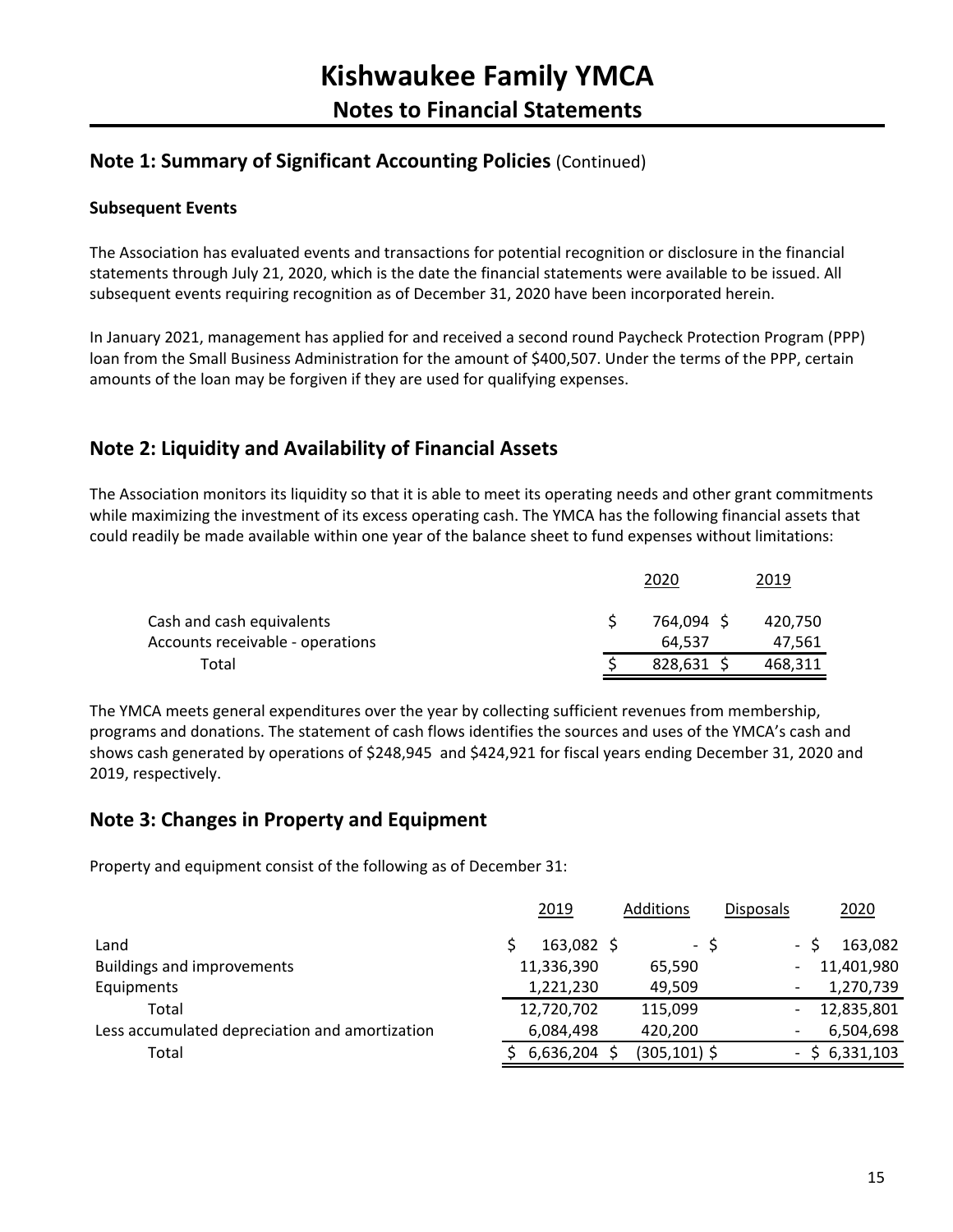# **Note 3: Changes in Property and Equipment** (Continued)

Improvements and equipment over \$2,000 are capitalized at cost. Purchases under \$2,000 are expensed as maintenance and repair. Donated assets are capitalized at fair market value as of the date received. Depreciation and amortization is provided over the estimated useful lives of the assets on the straight-line method. Buildings and improvements are depreciated over 15 - 40 years, equipment is depreciated over 3 - 10 years, and leasehold improvements are amortized over 20 years.

Depreciation expense for December 31, 2020 and 2019 was \$420,200 and \$409,113, respectively.

# **Note 4: Pledges Receivable**

Pledges receivable consist of the following as of December 31:

| Years Ended December 31,                | 2020                                   | 2019  |
|-----------------------------------------|----------------------------------------|-------|
| Less than one year<br>One to five years | $1,731$ \$<br>$\overline{\phantom{a}}$ | 9,000 |
| Pledges receivable                      | 1,731                                  | 9,000 |

# **Note 5: Notes Payable**

On May 2, 2013, the Association obtained a loan from National Bank and Trust Company (NB&T) of Sycamore, Illinois in the amount of \$2,357,000. The note currently resides with First Midwest Bank when NB&T merged with First First Midwest Bank in 2018. The note matures on August 2, 2027 with a variable interest rate that ranges from 3.95% to 8.00%. Bi-monthly payments of \$7,133,including interest, began September 2, 2013. The balance due as of December 31, 2020 and 2019 was \$1,772,247 and \$1,850,558, respectively. From May 2020 through July 2020, First Midwest Bank agreed to defer principal and interest payments due to the hardships of the COVID-19 pandemic. In addition, on January 10, 2021, First Midwest Bank agreed to defer the principal payment due January 20, 2021 through June 20, 2021 to maturity.

On September 10, 2019, the Association obtained a \$200,000 Line of Credit from First Midwest Bank. The Line of Credit matured September 10, 2020 with an interest rate of 5.25%. The Line of Credit was renewed on September 10, 2020 with a maturity date of January 10, 2021 with an interest rate of 3.50%. Subsequent to yearend, the line of credit renewed on January 10, 2021 with a maturity date of July 10, 2021 with an interest rate of 3.50%. The balance on the line of credit as of December 31, 2020 and 2019 was \$150,000 and \$-, respectively. On January 10, 2021 the line of credit was renewed through July 10, 2021.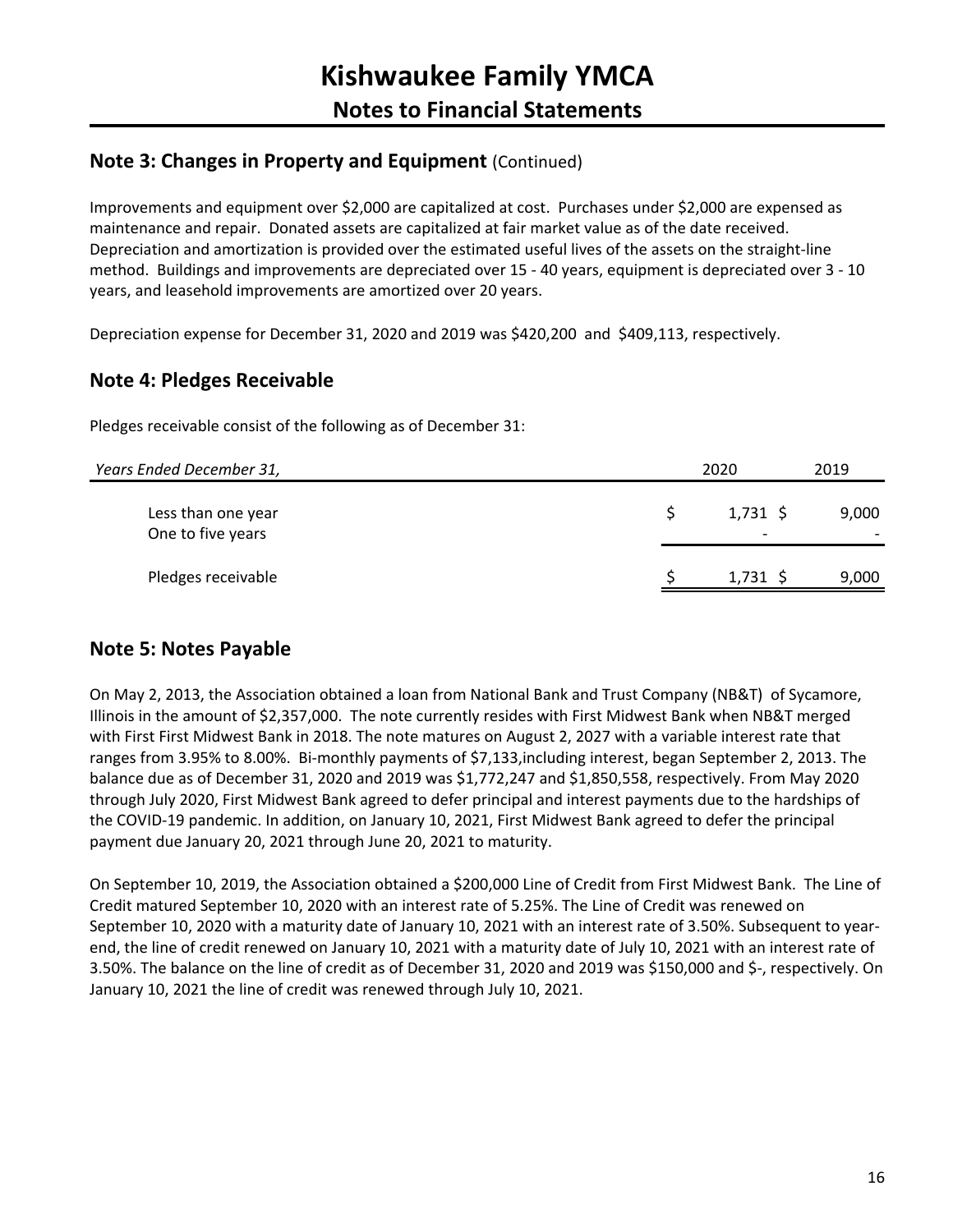# **Note 5: Notes Payable** (Continued)

On December 1, 2019, the Association acquired the assets and liabilities of Rochelle Daycare. The Association assumed liability of three note payables held with Stillman Banccorp N.A. The three loans were refinanced on January 31, 2020 into one loan for \$275,000. The note requires monthly payments of \$1,750, including interest, at the rate of 4.50% with a single balloon payment of the entire unpaid balance of principal and interest at the date of maturity. The loan matures on January 31, 2027. As of December 31, 2020 and 2019, the balance on the loan was \$270,753 and \$222,177, respectively. In addition, the Association assumed a loan with Central Bank Illinois which matures on August 25, 2022. The note requires monthly payments of \$117, including 0% per annum interest rate. As of December 31, 2020 and 2019, the balance on the loan was \$2,451 and \$3,850, respectively. Lastly, the Association assumed a loan from an individual in the amount of \$6,000 at 0% interest. During the year ended December 31, 2019, \$2,000 of this loan was forgiven and the remaining \$4,000 balance on the loan was paid during fiscal year 2020.

On June 12, 2020, the Association received an Economic Injury Disaster Loan from the Small Business Administration (SBA) in the amount of \$150,000. The loan bears interest at 2.75% with monthly payments of principal and interest of \$641 beginning June 12, 2021 and a final payment of all principal and interest due June 12, 2050. The loan is secured by substantially all assets of the YMCA. The proceeds from the loan are required to be used solely as working capital to alleviate economic injury caused by COVID-19 Crisis.

Estimated annual principal payments for each of the next five years are:

| 2021<br>2022 | \$<br>209,983<br>118,095 |
|--------------|--------------------------|
| 2023         | 121,829                  |
| 2024         | 126,610                  |
| 2025         | 131,989                  |
| Thereafter   | 1,636,945                |
| Total        | 2,345,451                |

# **Note 6: Leases**

#### **Capital Leases**

The Association has capital lease agreements with an imputed interest rate ranging from 4.33% to 5.30%. Monthly payments of principal and interest range from \$625 to \$4,493 with a balloon payment of \$25,000 paid in 2019 funded by a contribution. The assets and liabilities under capital leases are recorded at the lower of the present value of minimum lease payments or the fair value of the asset. The net capitalized cost of the leased property at December 31, 2020 and 2019 was \$225,490 and \$252,368, respectively. Assets are amortized over their estimated productive lives, for leases that transfer ownership or contain bargain purchase clauses. Amortization expense on capital leases is included in depreciation expense. Accumulated amortization was \$50,012 and \$37,935 as of December 31, 2020 and 2019, respectively.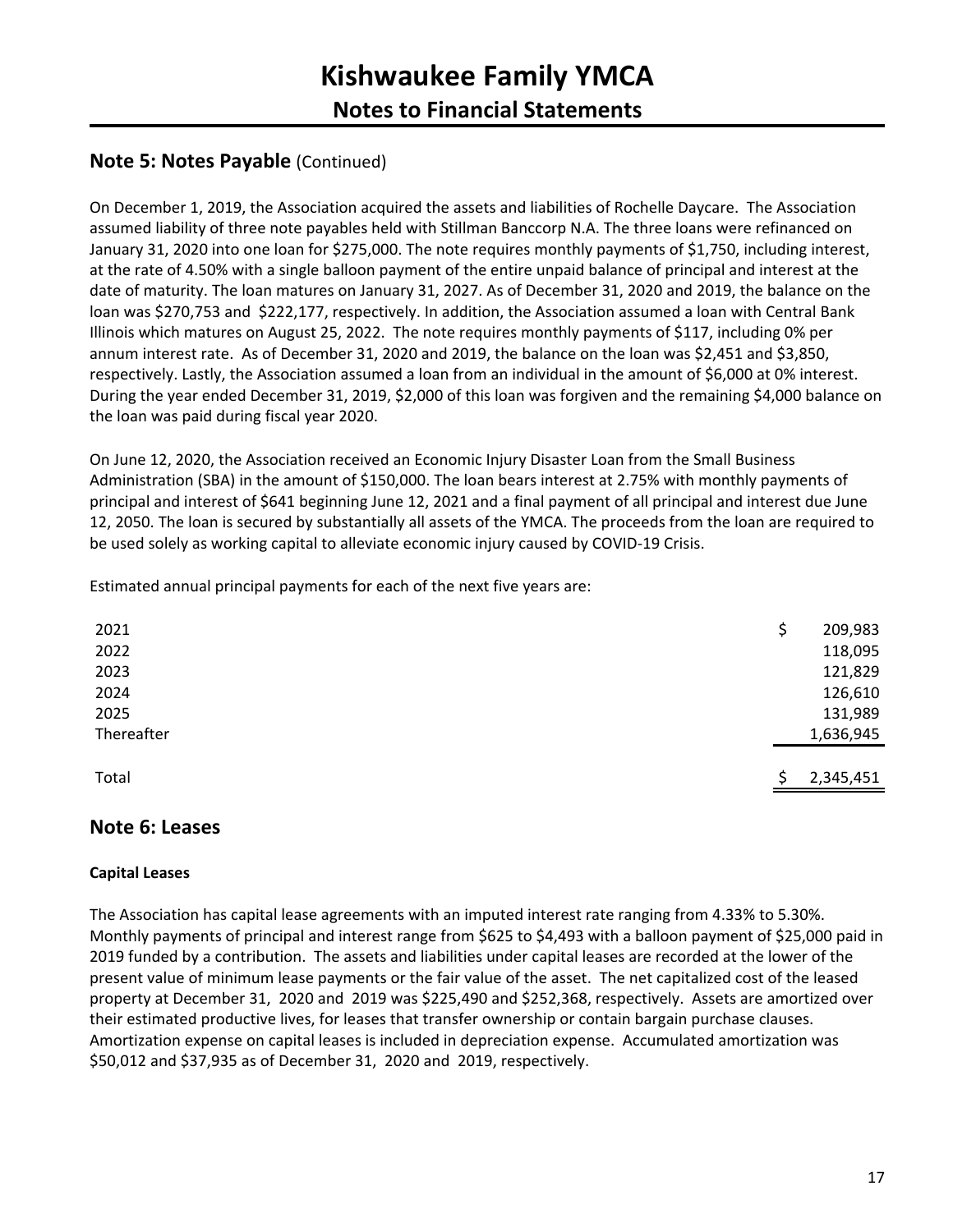# **Note 6: Leases** (Continued)

#### **Operating Leases**

The Association leases various office and fitness equipment. These leases are accounted for as operating leases. Rent expense on the operating leases was \$7,370 and \$7,438 for the years ended December 31, 2020 and 2019, respectively.

The following is a schedule of future minimum lease payments under all leases with an initial term in excess of one year at December 31, 2020:

|                                                |    | Capital Leases |  | Operating<br>Leases |
|------------------------------------------------|----|----------------|--|---------------------|
|                                                |    |                |  |                     |
| 2021                                           | \$ | $61,996$ \$    |  | 6,970               |
| 2022                                           |    | 53,921         |  | 6,970               |
| 2023                                           |    | 22,467         |  | 5,809               |
| Total future minimum lease payments            |    | 138,384 \$     |  | 19,749              |
| Less - Amount representing interest            |    | (7,000)        |  |                     |
| Present value of future minimum lease payments |    | 131,384        |  |                     |
| Less - current portion                         |    | (57, 409)      |  |                     |
|                                                |    |                |  |                     |
| Long-term capital lease obligation             | Ś  | 73,975         |  |                     |

# **Note 7: Fees to National Office**

In accordance with the affiliation agreement between the Association and its National Office, \$18,416 and \$60,894 from the General Operating funds was remitted to the National Office for support of national research and other activities during 2020 and 2019, respectively.

# **Note 8: Pension Plan**

The Association is a participant in the YMCA Retirement Fund. The Fund provides defined contribution, money purchase pension plans and serves YMCA Associations only. Each employee who has worked over 1,000 hours during the year, has been employed for two full years, and is 21 years of age or older is required to participate by contributing a minimum of 5% of their wages to the plan. The Association is required to contribute 7% of each qualified employee's wages. Normal retirement is at age 60 with early retirement at age 55 with five years of service.

As a result of the COVID-19 pandemic and economic hardships, the Association voted in April 2020 to reduce retirement contributions to 0% for employees and 1% from the Association through September 2020. In September 2020, the Association voted to extend the reduction in contributions through January 1, 2021.

For the years ending December 31, 2020 and 2019, the Association contributed \$19,790 and \$60,572 to the plan, respectively .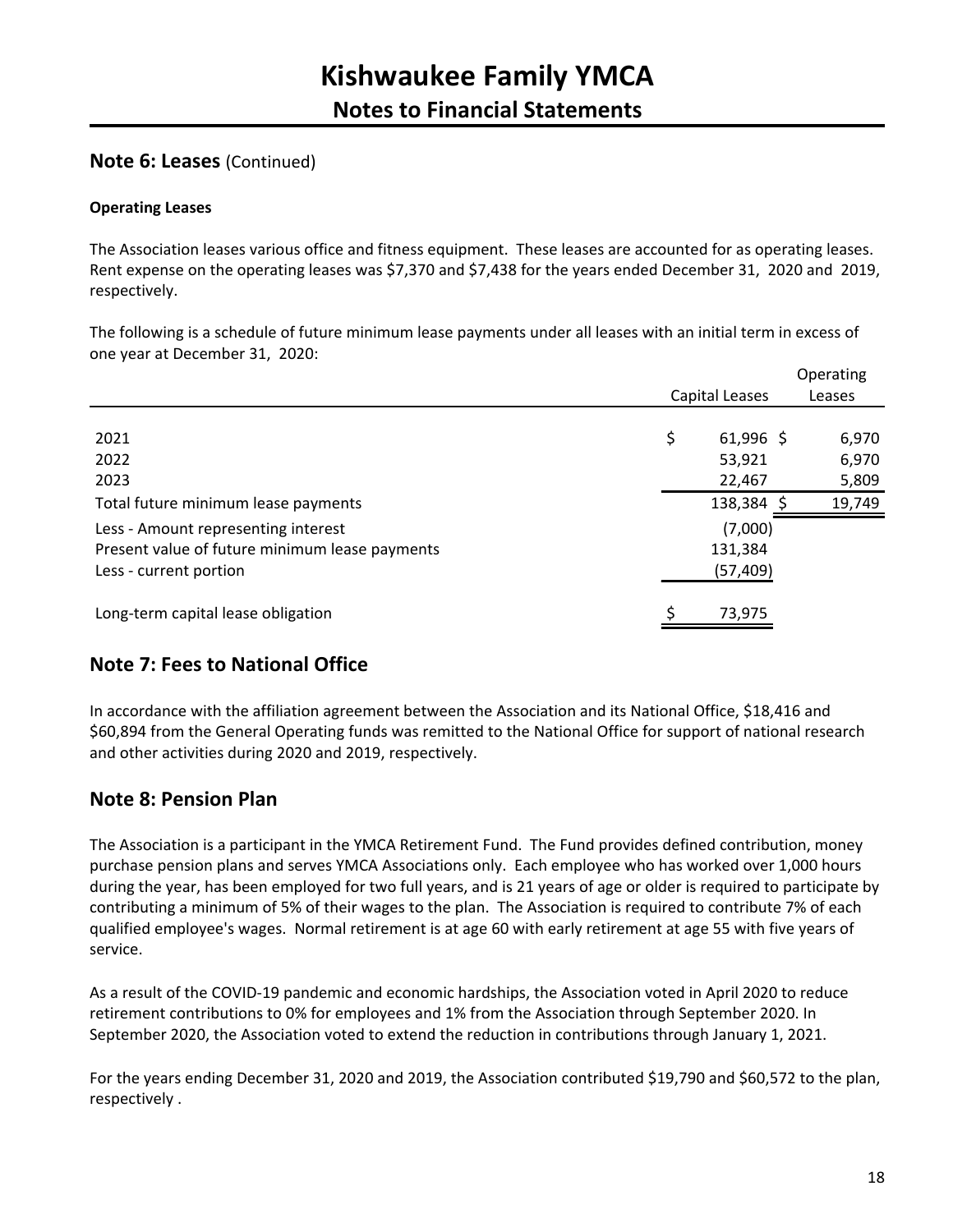# **Note 9: Concentration of Credit Risk**

The YMCA maintains cash balances at certain financial institutions that may exceed insurance limits provided by the Federal Deposit Insurance Corporation (FDIC) at some point throughout the year. The YMCA has not experienced any losses in such accounts. The YMCA monitors the financial stability of the financial institutions regularly and management does not believe there is a significant credit risk associated with deposits in excess of federally insured amounts.

# **Note 10: Investments**

The investments of the YMCA are handled by the Investment Advisors of the Dekalb County Community Foundation (DCCF). The YMCA funds are accounted for separately on the books of the DCCF and have an annual audit of their records. YMCA funds are invested along with other entities that are part of DCCF. The Association's investments are presented in the financial statements in the aggregate at their fair market value as determined by the recognized exchanges. The following were the investment balances as of December 31:

|                                          | 2020     |            |  |
|------------------------------------------|----------|------------|--|
|                                          | Cost     | Fair Value |  |
|                                          |          |            |  |
| Investments held by Community Foundation | \$39,209 | \$39,209   |  |

|                                          | 2019     |            |  |
|------------------------------------------|----------|------------|--|
|                                          | Cost     | Fair Value |  |
| Investments held by Community Foundation | \$36,528 | \$36,528   |  |

# **Note 11: Fair Value Measurement**

*Fair Value Measurements,* establishes a framework for measuring fair value. That framework provides a fair value hierarchy that prioritizes the inputs to valuation techniques used to measure fair value. The hierarchy gives the highest priority to unadjusted quoted prices in active markets for identical assets or liabilities (level 1 measurements) and the lowest priority to unobservable inputs (level 3 measurements). The three levels of fair value hierarchy under *Fair Value Measurements* are described as follows:

**Level 1:** Inputs to the valuation methodology are unadjusted quoted prices for identical assets or liabilities in active markets that the Association has the ability to access.

**Level 2**: Inputs to the valuation methodology include; quoted prices for similar assets or liabilities in active markets; quoted prices for identical or similar assets or liabilities in inactive markets; inputs other than quoted prices that are observable for the asset or liability; or inputs that are derived principally from or corroborated by observable market data by correlation or other means. If the asset or liability has a specified (contractual) term, the level 2 input must be observable market data by correlation or other means.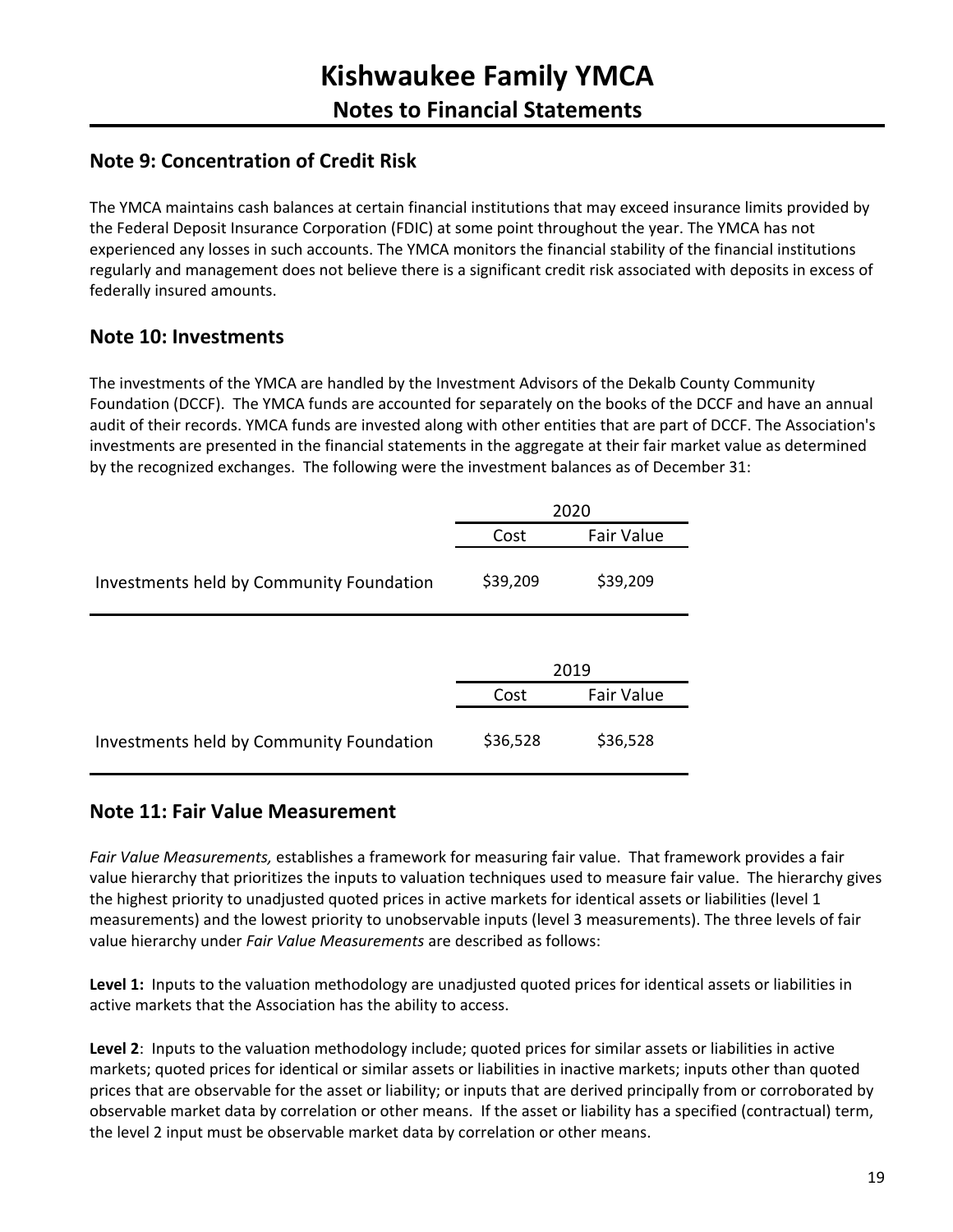# **Note 11: Fair Value Measurement** (Continued)

**Level 3**: Inputs to the valuation methodology are unobservable and significant to the fair value measurement.

The asset or liability's fair value measurement level within the fair value hierarchy is based on the lowest level of any input that is significant to the fair value measurement. Valuation techniques used need to maximize the use of observable inputs and minimize the use of unobservable inputs.

The valuation methods may produce a fiar value calculation that may not be indicative of net realizable value or reflective of future values. Furthermore, while the Association believes its valuation methods are appropriate and consistent with other market participants, the use of different methodologies or assumptions to determine fair value of certain financial instruments could result in a different fair value measurement at the reporting date.

The following table presents the Association's approximate fair value hierarchy for the assets measured at fair value on a recurring basis at December 31:

|                                                     | 2020       |           |           |           |  |
|-----------------------------------------------------|------------|-----------|-----------|-----------|--|
| Description                                         | Fair Value | (Level 1) | (Level 2) | (Level 3) |  |
|                                                     |            |           |           |           |  |
| Assets measured at fair value on a recurring basis: |            |           |           |           |  |
| Investments held by Community Foundation            | \$39,209   |           |           | \$39,209  |  |
|                                                     |            |           |           |           |  |
|                                                     |            | 2019      |           |           |  |
| Description                                         | Fair Value | (Level 1) | (Level 2) | (Level 3) |  |
|                                                     |            |           |           |           |  |
| Assets measured at fair value on a recurring basis: |            |           |           |           |  |
| Investments held by Community Foundation            | \$36,528   |           |           | \$36,528  |  |

Reconciliation of assets measured using Level 3 inputs as of December 31,:

|                              | 2019        | Gains (losses) | Purchases |      | <b>Distributions</b> |      | 2020   |
|------------------------------|-------------|----------------|-----------|------|----------------------|------|--------|
|                              |             |                |           |      |                      |      |        |
| Investment held by Community |             |                |           |      |                      |      |        |
| Foundation                   | $36,528$ \$ | $2,681$ \$     |           | - S  |                      | - S  | 39,209 |
|                              |             |                |           |      |                      |      |        |
|                              | 2018        | Gains (losses) | Purchases |      | <b>Distributions</b> |      | 2019   |
|                              |             |                |           |      |                      |      |        |
| Investment held by Community |             |                |           |      |                      |      |        |
| Foundation                   | 33,986      | $2,542$ \$     |           | - \$ |                      | - \$ | 36,528 |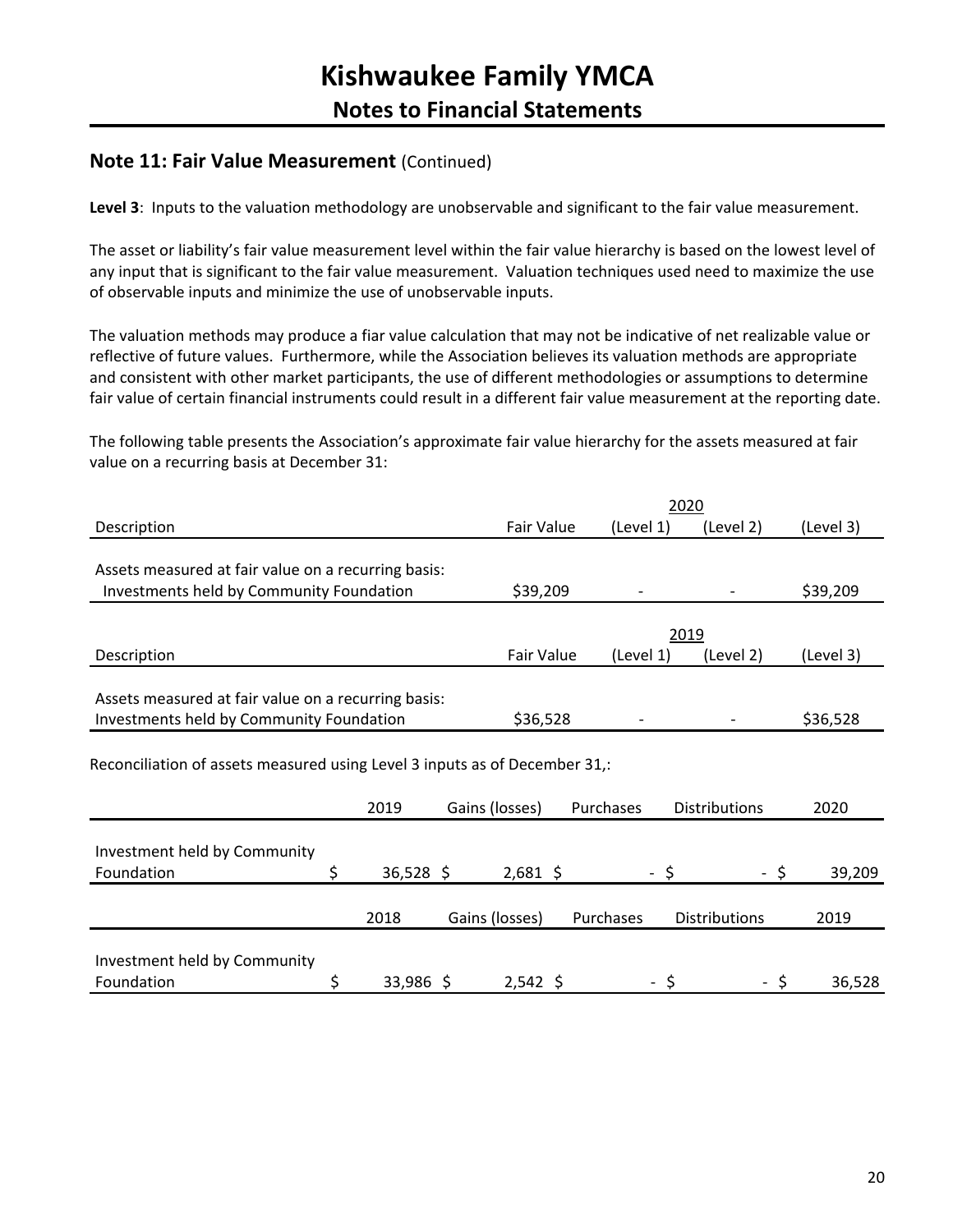# **Note 11: Fair Value Measurement** (Continued)

#### **Quantitative Information about Significant Unobservable Inputs Used in Level 3 Fair Value Measurements**

The following tables represent the Association's Level 3 assets, the valuation techniques used to measure the fair value of the assets, the significant unobservable inputs, and the ranges of values for those inputs.

|                     |            | Significant Unobservable<br>Valuation Technique |                      |       |  |
|---------------------|------------|-------------------------------------------------|----------------------|-------|--|
| Assets              | Fair Value |                                                 | Inputs               | Range |  |
| Investments held by |            |                                                 | Fair value of assets |       |  |
| <b>Community</b>    | \$39,209   | Market approach                                 | contributed to the   | N/A   |  |
| Foundation          |            |                                                 | community foundation |       |  |

As of December 31, 2020 and 2019

### **Note 12: Net Assets with Donor Restrictions**

Net assets with donor restrictions consist of the following as of December 31:

|                                                                                                                             | 2020              | 2019    |
|-----------------------------------------------------------------------------------------------------------------------------|-------------------|---------|
| Subject to expenditure for specified purpose:                                                                               |                   |         |
| Scholarship fund                                                                                                            | \$<br>$5,000$ \$  | 5,000   |
| <b>Rochelle Child Care</b>                                                                                                  |                   | 44,334  |
| Kid Zone                                                                                                                    |                   | 14,000  |
| Camp Power                                                                                                                  | 38,489            | 34,689  |
| Live Healthy                                                                                                                | 16,142            | 16,506  |
| <b>Hillcrest Church</b>                                                                                                     | 10,365            |         |
| Pedaling for Parkinson's                                                                                                    | 9,159             |         |
| Other                                                                                                                       | 5,459             |         |
| Subject to passage of time:                                                                                                 | 1,731             | 9,000   |
| Not subject to spending policy or appropriation:<br>Initial contribution of the Dekalb County Community Foundation into the |                   |         |
| charitable fund                                                                                                             | 7,500             | 7,500   |
| Net assets with donor restrictions                                                                                          | \$<br>$93,845$ \$ | 131,029 |